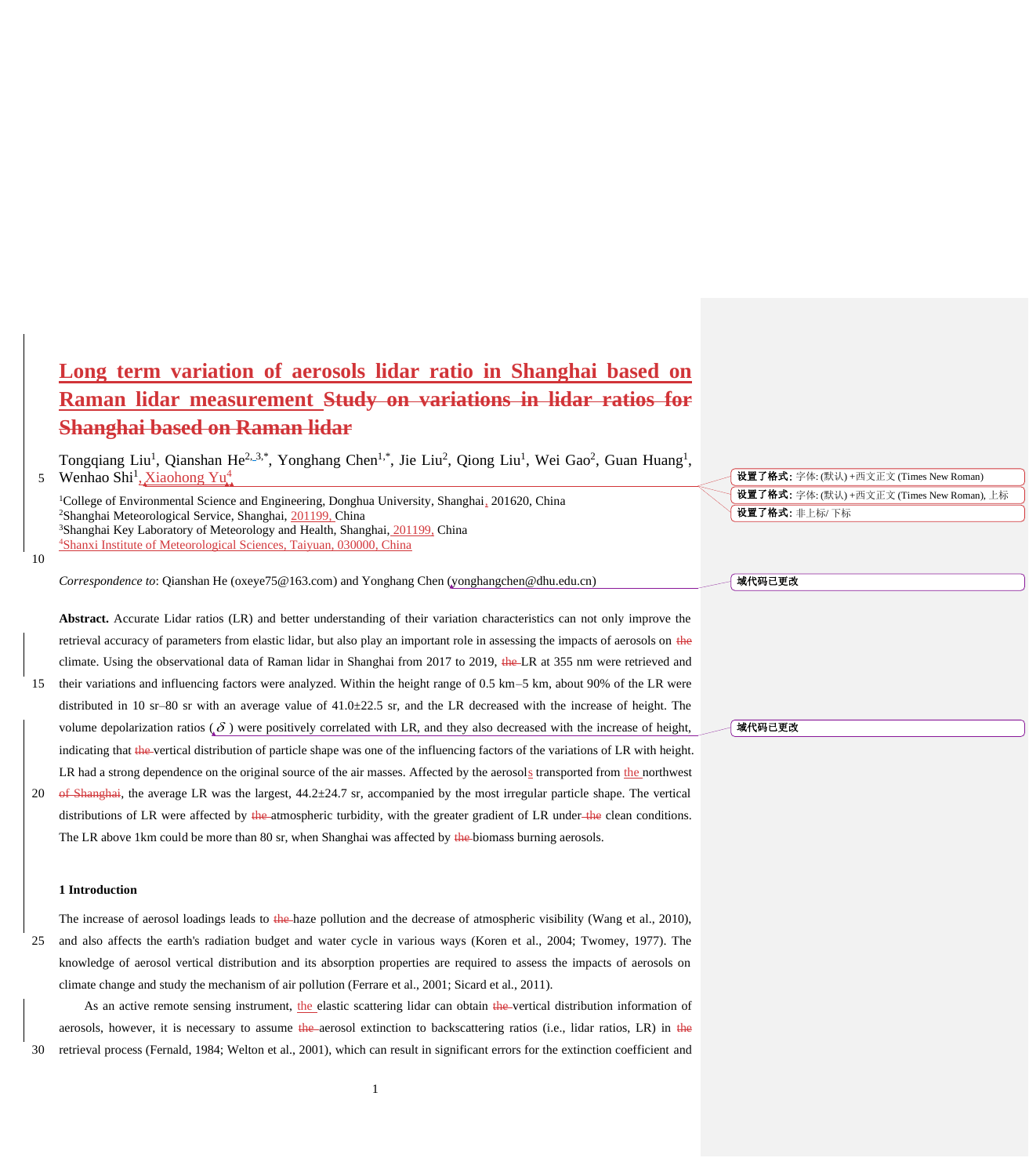followed by aerosol optical depth (AOD). To our knowledge, the LR at 355nm, 532nm and 1064nm are usually assumed to be 50 sr in China (Fan et al., 2018; Gong et al., 2015; Lv et al., 2020; Ma et al., 2019). In addition, the CALIOP (Cloud-Aerosol Lidar with Orthogonal Polarization) onboard the CALIPSO (Cloud-Aerosol Lidar Infrared Pathfinder Satellite Observations) can observe the vertical distribution of global aerosol optical properties, and its data products have been 35 widely used around the world (Kim et al., 2018). The CALIOP algorithm first determines the type of aerosol according to

the aerosol classification algorithm, and then uses the lookup table of multiple types of aerosol to determine the LR (Kim et al., 2018; Omar et al., 2009). Therefore, the quality of the CALIOP aerosol products depends on the accuracy of aerosol type identification and the consistency between the actual LR and that in the look-up table (Painemal et al., 2019). LR are complicated functions of time and space, which depend on the aerosol size distribution and particle composition (Reagan et 40 al., 1988). LR are also affected by meteorological elements (Salemink et al., 1984), such as relative humidity (RH), which can change aerosol particle size distribution and refractive index (Young et al., 1993). Therefore, good knowledge of accurate LR and their variation characteristics can not only improve the retrieval accuracy of parameters from elastic lidar, but also obtain information on aerosol types to trace the source of pollution (Franke et al., 2001).

According to the definition of LR in Müller's (Müller, 2003) study:

| $4\pi$                   |     |
|--------------------------|-----|
| 45 $LR = \frac{4\pi}{4}$ | (1) |

4 π

 $\omega P(\pi)$ 

LR was negatively correlated with phase function at  $180^\circ$  ( $P(\pi)$ ) and single-scattering albedo ( $\omega$ ).  $P(\pi)$  was related to sphericity of particles, and the sphericity information of particles can be obtained from polarization lidar.  $\omega$  is indicative of aerosol absorption properties. The aerosol absorption properties and their vertical distributions play a crucial role in evaluating direct radiative forcing of aerosols (McComiskey et al., 2008; Zarzycki and Bond, 2010). Moreover, absorbing 50 aerosols increases atmospheric stability by reducing the solar radiation reaching the surface during the day. On the contrary, absorbing aerosols on near surface layer heats the surface and increases the atmospheric instability during night (Jacobson, 1998; Jacobson and Kaufman, 2006) . The vertical profile of LR can reflect vertical variations of aerosol absorption properties, which can provide a basis for

55 vertical variations of aerosol absorption properties, which can provide a basis for studying aerosol radiative forcing and causes of pollution (Mishchenko et al., 2004).

. The vertical profile of LR can reflect

LR can be obtained by a variety of methods, such as high spectrum resolution lidar (HSRL), Raman lidar and joint retrieval using sun photometer and elastic lidar (Zhao et al., 2018). Raman lidar can independently retrieve the extinction coefficient and backscatter coefficient of aerosols and obtain LR by combining elastic backscatter and Raman backscatter 60 signals (Ansmann et al., 1992a), which is the most widely used independent measurement method at present. Moreover, the LR measured by Raman lidar are useful indexes to study the variations of aerosol physical properties (Ferrare et al., 2001).

## 设置了格式: 字体: (默认) Times New Roman 域代码已更改

| 域代码已更改 |
|--------|
| 域代码已更改 |
| 域代码已更改 |
| 域代码已更改 |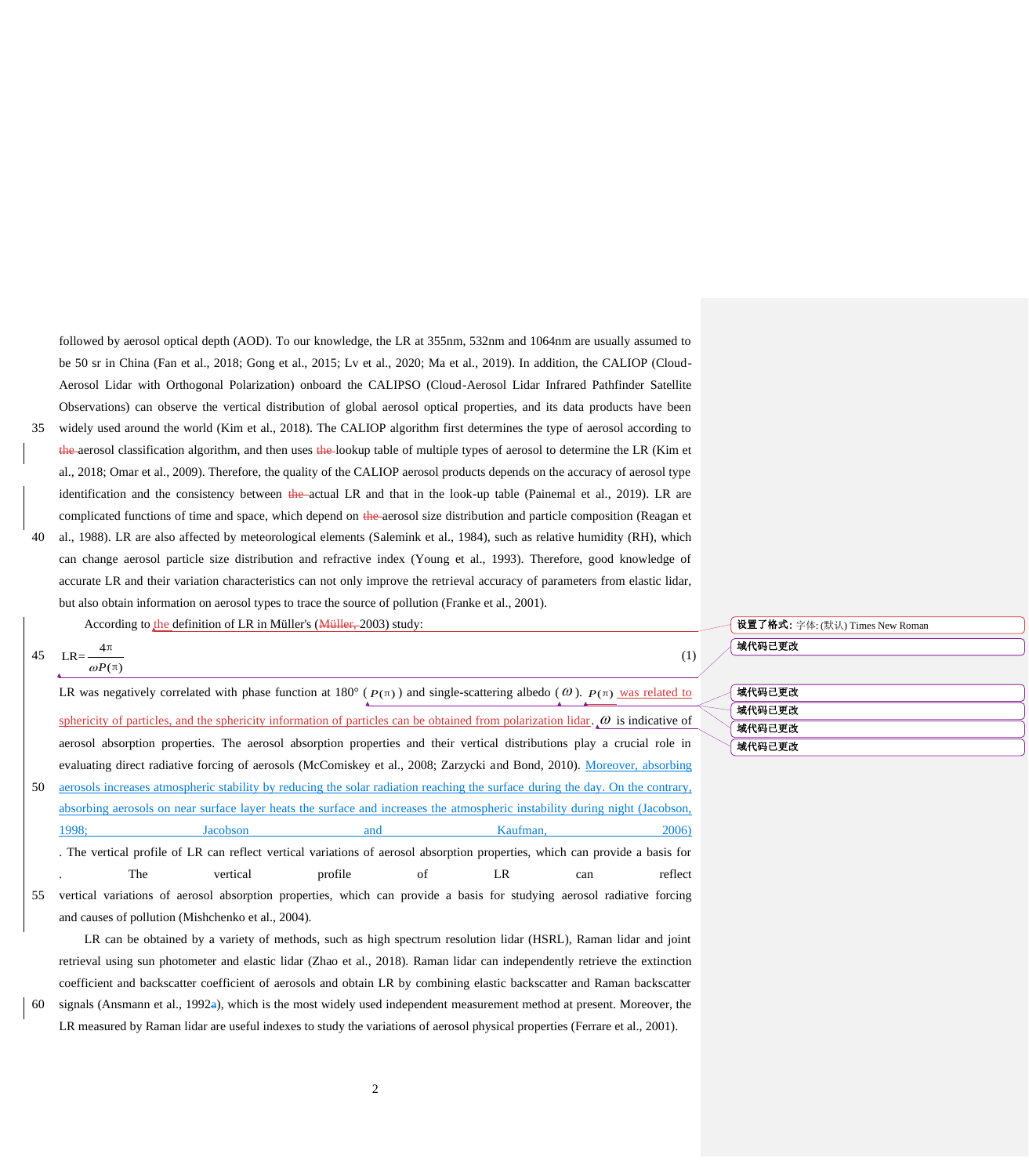A large number of observations and analyses of LR have been carried out all over the world based on Raman lidar. Since the establishment of the European Aerosol Research Lidar Network (EARLINET) in 2000, a long-time series observation data of vertical distribution and LR for various types of aerosol has been obtained in the European continent 65 (Müller et al., 2007; Wandinger et al., 2016). In South Korea and Japan, some researches have also been carried out on the LR of the Asian dust and biomass burning aerosols based on Raman lidar (Murayama et al., 2004; Noh et al., 2007; Noh et  $\frac{d}{dx}$  and 2008). The LR observed around the world usually show different values due to different types of aerosols. However, long-term observations and researches of LR in China are limited (Wang et al., 2016) due to the limitation of observation instruments. In particular, the observations and studies of aerosol LR are still blank in East China. Generally, the range-70 resolved LR profiles based on independent measurement on a regional scale were very important. On the one hand, the the range-resolved LR obtained from the ground-based Raman lidar can not only be used to compare with 355nm LR obtained from ATLID (Atmospheric LIDar) on the EarthCARE (Earth Clouds and Radiation Explorer) planned to be launched by ESA (European Space Agency) (Liu et al., 2020; Nicolae et al., 2018)On the one hand, the range-resolved LRnot only suggested to correct the LR of CALIPSO to improve the inversion of extinction (Papagiannopoulos et al., 2016), but

75 also can provides a reliable basis for the inversion hypothesis of elastic lidar in Shanghai and surrounding areas, and improves the products reliability from elastic lidar network such as the Asian dust and aerosol lidar observation network. On the other hand, the vertical distribution of aerosol absorption properties reflected by LR can be used as an input parameter of regional climate models (Mehta et al., 2018), which can further improve the calculation accuracy of radiative forcing.

In addition, studying the influencing factors of LR in Shanghai can be conducive to understanding the LR variation 80 characteristics and determining the source of pollutants. With these motivations, the vertical and temporal variations of LR and their influencing factors were analyzed in Shanghai by using the results retrieved from Raman lidar, which laid a solid foundation for the quantitative study of pollution variations and its causes in the future.

#### **2 Data and methods**

**2.1 Observation equipment and data**

#### 85 **2.1.1 Raman depolarization lidar**

The Raman depolarization lidar (Raymetrics S.A., Athens, Greece, model LR231-D300) used in this study is deployed on a building roof (121.4333°E, 31.1916°N; 67 m above sea level, ASL) in Shanghai downtown. The site is 35 km from the East China Sea coastline, surrounded by populated residential and commercial areas. The laser of the lidar system is Nd: YAG pulse laser equipped with water cooling device. The system can emit 355 nm, 532 nm and 1064 nm laser pulses with a pulse 90 width of 5.4 ns and a repetition rate of 20 Hz. The lidar detection system can receive 355 nm, 532 nm and 1064 nm elastic scattering signals. The 532 nm elastic scattering channel has two polarization channels, 532P (parallel) and 532S (perpendicular). In addition, the lidar can also receive the vibrational Raman scattering signals of nitrogen (387 nm) and 设置了格式: 字体: (默认) Times New Roman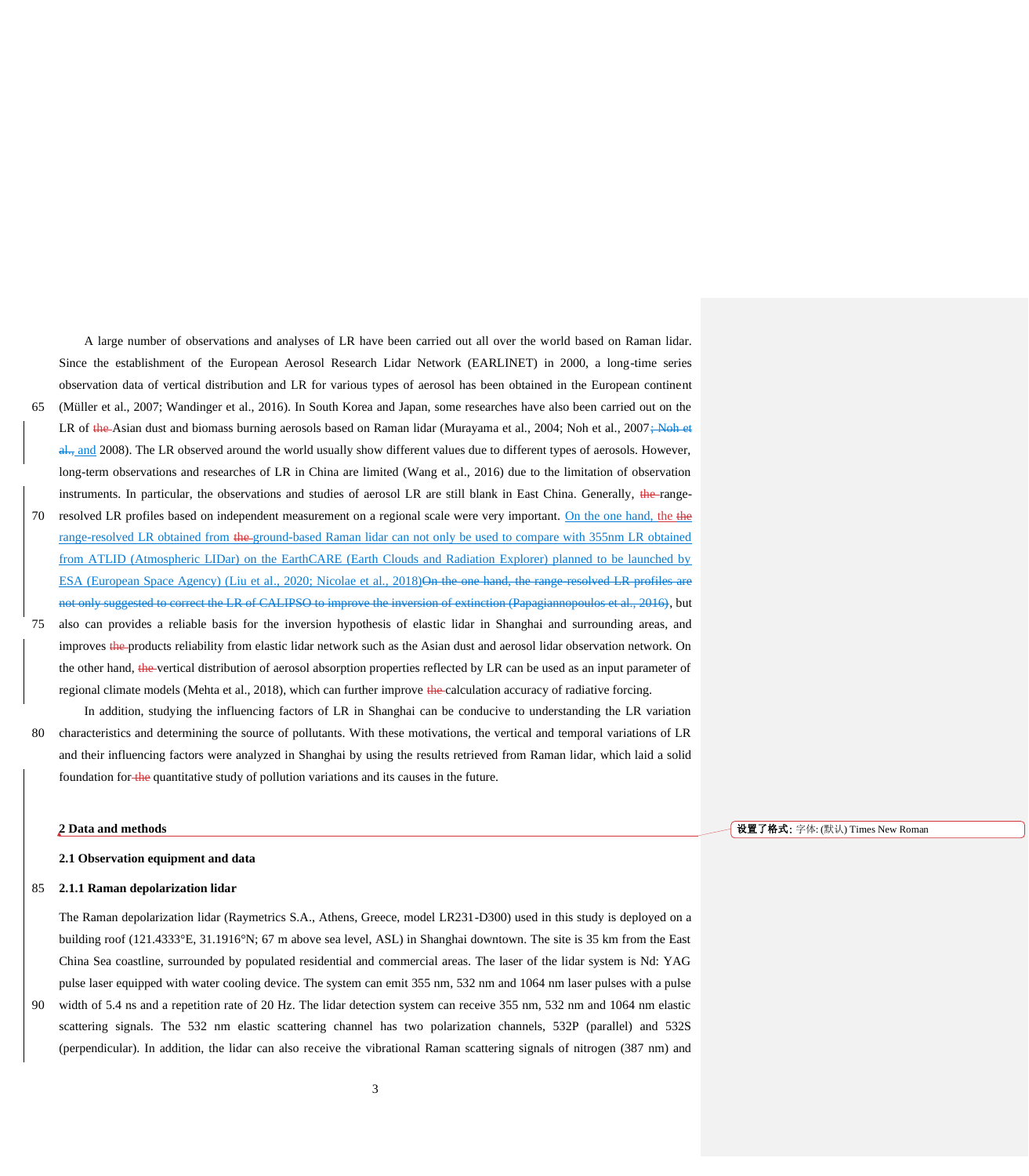water vapor molecules (408 nm) with an incident wavelength of 355 nm. Therefore, the LR obtained and discussed in this study is at 355nm. .The transient recorder can detect signals in two modes: analog and photon counting. The analog mode is 95 suitable for detecting the strong signals at the low altitude, and the photon counting mode is suitable for detecting the weak signals at the high altitude. In order to better combine the advantages of the two modes to retrieve aerosol optical properties, it is necessary to glue the signals of the two modes (Newsom et al., 2009; Walker et al., 2014). The range resolution of the raw signal is 7.5 m, and the temporal resolutions are 1 min (before January 25, 2019) and 2 mins (after January 25, 2019), respectively. The time in the paper without special explanations was UTC.

100 Since the Raman Lidar used in this study can detect the Raman scattering signal of 387nm nitrogen and the Raman in the daytime, the LR at 355nm at night can be obtained through the retrieval. The retrieval results of the raw signals were counted by hours with more than 15 minutes observation hours. The retrieval results within the effective observation hours were averaged to obtain hourly average data. During the observation period, data of 667 effective observation hours was obtained through retrieval and statistics. The 105 monthly distribution is shown in Fig.

## **2.1.2 HYSPLIT-4**

HYSPLIT-4 (Hybrid Single Particle Lagrangian Integrated Trajectory Model, Version 4) is a professional model jointly developed by the National Oceanic and Atmospheric Administration (NOAA) and the Australian Bureau of Meteorology for the calculating and analyzing the transport and diffusion trajectories of atmospheric pollutants, and has been widely used in 110 many studies around the world (Huang et al., 2012; Noh et al., 2007). It supports the input of a variety of meteorological data, and NOAA reanalysis of meteorological data was used in this study.

## **2.1.3 MERRA-2**

MERRA-2 (The Modern-Era Retrospective Analysis for Research and Applications, Version 2) is an atmospheric reanalysis dataset provided by the National Aeronautics and Space Administration (NASA) and the Global Modeling and Assimilation 115 Office (GMAO) (Gelaro et al., 2017). The aerosol optical property data used in this study is derived from the 1-hour average product of the MERRA-2 tavg1\_2d\_aer\_Nx dataset, and CO column concentration from the MERRA-2 tavg1\_2d\_chm\_Nx. The spatial resolution of the two datasets is  $0.625^{\circ} \times 0.5^{\circ}$ . During data processing, the 24-hour data of each day was averaged to obtain the daily average data.

## **2.1.4 ERA5**

120 ERA5 is a global atmospheric reanalysis dataset provided by the European Centre for Medium-range Weather Forecasting (ECMWF) (Zhao et al., 2020). In recent years, some studies have evaluated the accuracy of reanalysis data provided by ECMWF based on radiosonde data. For example, Luo et al. (2020) found that the average RH discrepancy between ERA-Interim radiosonde was within 10% below 500 hPa. Song et al. (2020) found that the root mean square error (RMSE) of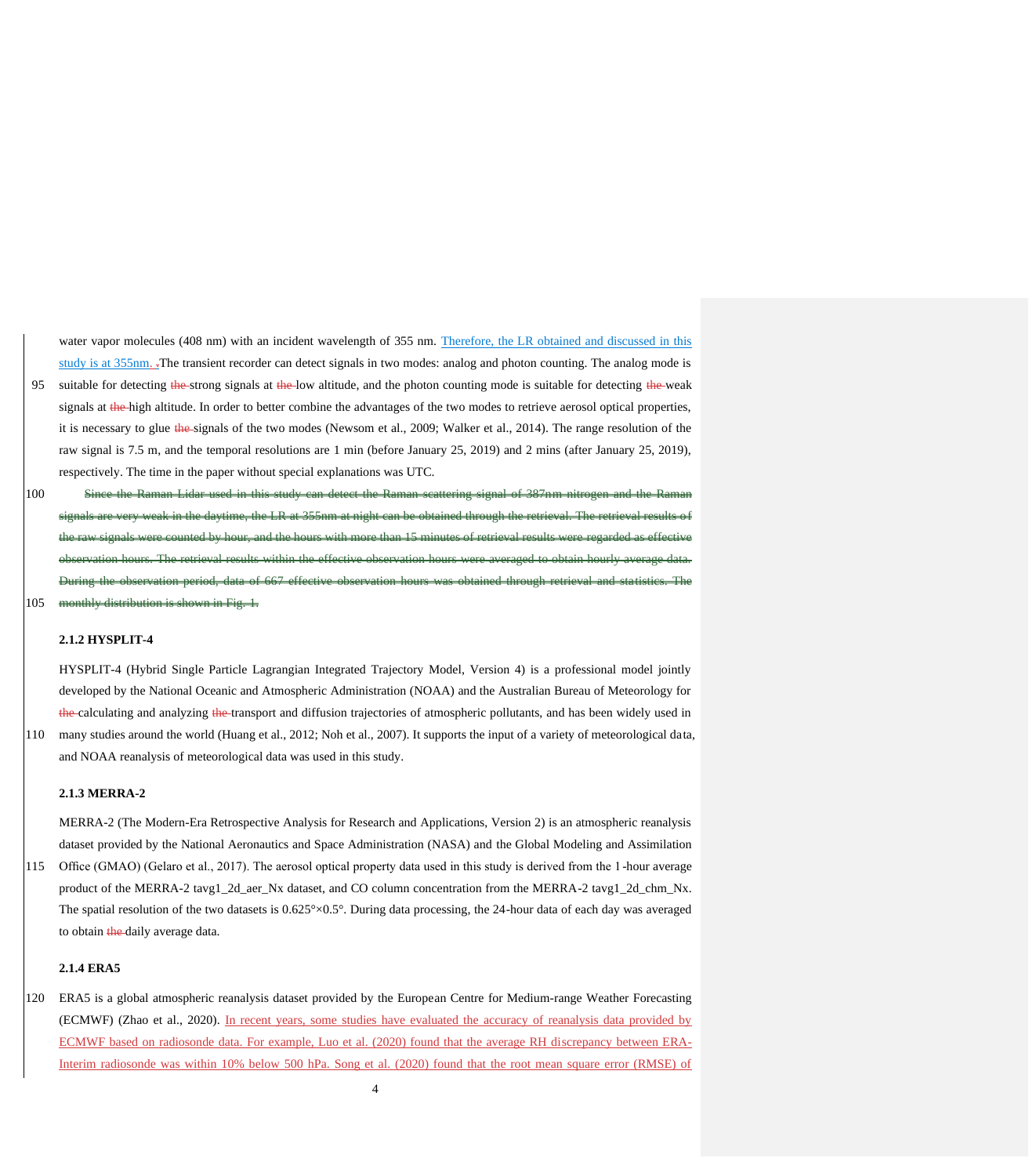ERA5 RH was 3.85% compared with the RH profile of the radiosonde. The above results show that RH from reanalysis data 125 has good accuracy, and has been widely used in various research fields (Sajadi et al., 2020; Tzanis et al., 2019; Xiao et al., 2020). The RH data of ERA5 used in this paper is divided into 37 layers vertically (1 hPa–1000 hPa). The temporal resolution is 1 h and the spatial resolution is 0.125°×0.125°. In order to ensure the spatial consistency, the RH data (121.375° E, 31.25°N) closest to the location of Raman lidar was used.

**2.2 LR Retrieval methodsLidar data processing**

- 130 Original signals need to be pre-processed before retrieval, including background subtraction, photon counting signal deadtime correction, gluing, and overlap correction (D'Amico et al., 2016). The calculation of the glue coefficients used the method proposed by Newsom et al. (2009). In order to reduce the influence of incompletely overlapping detection areas of lidar on retrieved results, only the signals in the complete overlap area were used for retrieval. In addition, affected by the location altitude of Raman lidar and the least square method used in the retrieval process, the lowest height of the LR
- 135 obtained by Raman method is 569.5m (ASL). Since the Raman Lidar used in this study can detect the Raman scattering signal of 387nm nitrogen and signal-to-noise ratios of Raman signals in daytime are much lower than that in night timethe Raman signals are very weak in the daytime, the 355nm LR at 355nm at night can be obtained through the retrieval. The retrieval results of the raw signals were counted by hour, and the hours with more than 15 minutes of retrieval results were regarded as effective observation hours. The retrieval results within the effective observation hours were averaged to obtain
- 140 hourly average data. During the observation period, data of 667 effective observation hours was obtained through retrieval and statistics. The monthly distribution is shown in Fig. 1. After preprocessing the original signals (D'Amico et al., 2016; Mattis et al., 2016), the lidar equations for elastic and inelastic (nitrogen Raman) backscattered signals are (Ansmann et al., 1992a; Ansmann et al., 1992b):

### **3 Results and discussions**

#### 145 **3.1 LR temporal and vertical variations**

#### **3.1.1 General variation of LR**

Figure. 2(a) shows the average profile of LR from 667 hours of statistical results. Because of the variability of aerosol particle size and microphysical properties with height (Singh et al., 2005), the the average LR were characterized by a large variability, ranging from 17 sr to 82 sr. The LR reached the maximum at the height of 600m, and decreased with the increase 150 of height. The average LR in the height range of 0.5 km–5 km was  $41.0\pm 22.5$  sr, and relatively small of  $24.8\pm 13.7$  sr above 2 km. This These discrepancies were in good agreement to the results of Hee et al. (2016) in Malaysia with mostly less than 25

| 设置了格式: 字体: (默认) Times New Roman, 加粗                             |
|-----------------------------------------------------------------|
| <b>设置了格式:</b> 字体: (默认) Times New Roman                          |
| <b>设置了格式:</b> 字体: (默认) Times New Roman, (中文) Times New          |
| Roman                                                           |
| <b>设置了格式:</b> 字体: (默认) Times New Roman, (中文) Times New<br>Roman |
| <b>设置了格式:</b> 字体: (默认) Times New Roman, (中文) Times New          |
| Roman                                                           |
| 带格式的:缩讲: 首行缩进: 0字符                                              |
| <b>设置了格式:</b> 字体: (默认) Times New Roman, (中文) Times New          |
| Roman                                                           |
| 设置了格式: 字体: (默认) Times New Roman, (中文) Times New                 |
| Roman                                                           |
| <b>设置了格式:</b> 字体: (默认) Times New Roman, (中文) Times New          |
| Roman                                                           |
| 设置了格式: 字体: (默认) Times New Roman                                 |
| <b>设置了格式:</b> 字体: (默认) Times New Roman, (中文) Times New          |
| Roman                                                           |
| <b>设置了格式:</b> 字体: (默认) Times New Roman, (中文) Times New          |
| Roman                                                           |
| 设置了格式: 字体: Times New Roman                                      |
| 设置了格式: 字体: Times New Roman                                      |
| <b>设置了格式:</b> 字体: Times New Roman                               |
| 设置了格式: 字体: (默认) Times New Roman                                 |
| <b>设置了格式:</b> 字体: (默认) Times New Roman, (中文) Times New          |
| Roman                                                           |
| 设置了格式: 字体: (默认) Times New Roman                                 |

sr in the altitude range of 2 km to 3 km. The LR depend on the aerosol size distribution and refractive index of aerosol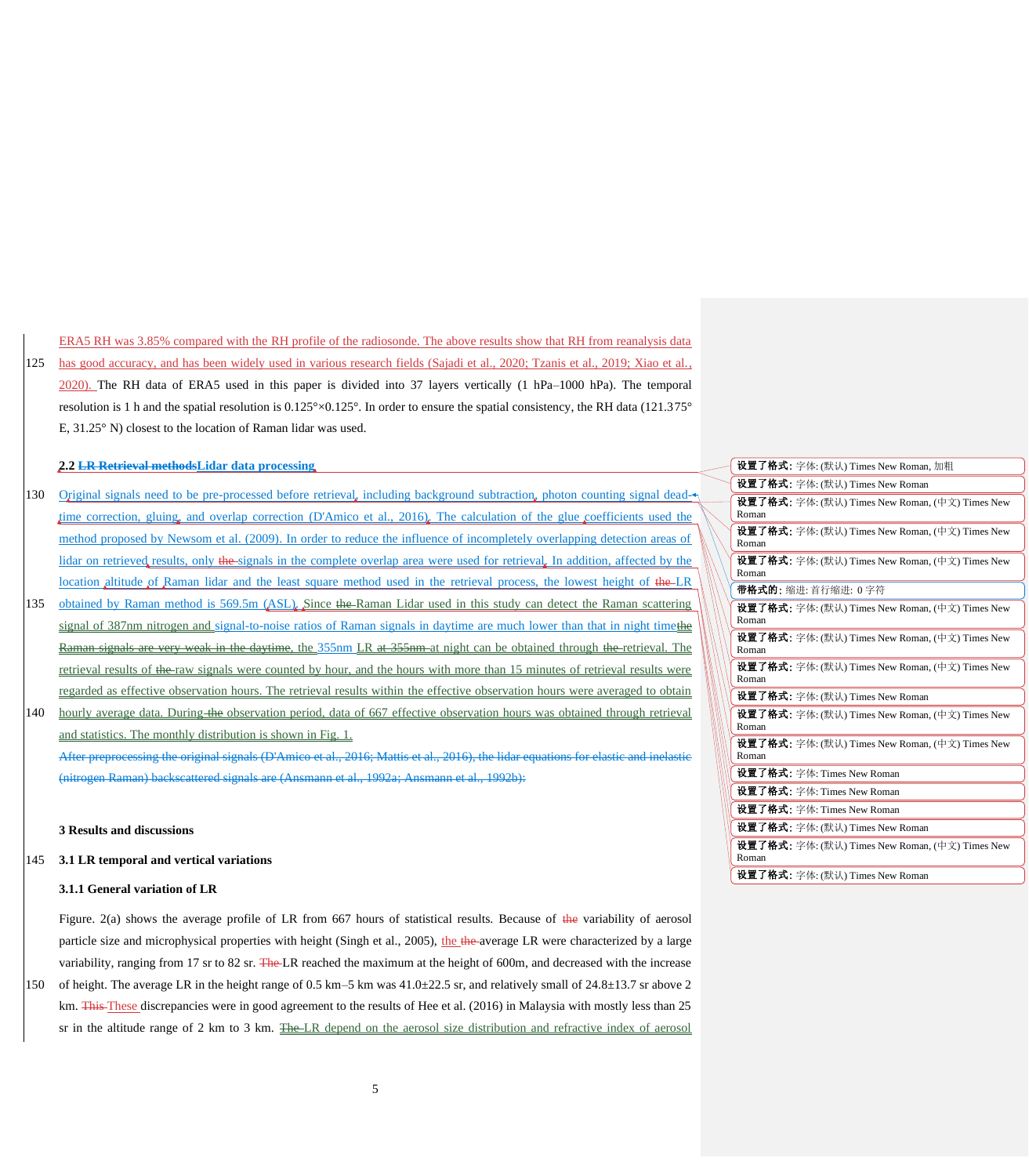particles (Takamura et al., 1994; Young et al., 1993). The small LR may be caused by shape effect of aerosol particles (not obviously nonspherical) and relatively low absorption efficiency (Tesche et al., 2007).

- 155 In order to investigate the variations of LR and aerosol type at different altitude ranges, Fig. 2(b) presents the average LR at different altitude ranges. The average LR from 0.5 km to 1km was  $68.2 \pm 19.5$  sr, which was in good agreement with the 355nm LR observed by Ferraire et al. (2001) in Oklahom, America. Table 1 lists the previously obtained LR at 355nm using Raman lidar. The LR of Continental, urban and biomass burning aerosols at 355nm were generally more than 60 sr, that of dust aerosols were 40 sr–55 sr, and that of clean marine aerosols were smaller, usually between 20 sr and 35 sr. The 160 LR depend on the aerosol size distribution and refractive index of aerosol particles (Takamura et al., 1994; Young et al.
- 1993). The small LR may be caused by the shape effect of aerosol particles (not obviously nonspherical) and the relatively efficiency (Tesche et al., 2007). According to the observation in Table 1, the types of aerosols below 1km in shai were mainly originated from continental, urban and biomass burning emission. The mean value of LR was between 40 sr and 50 sr in the altitude range of  $1 \text{ km}$ – $2 \text{ km}$ , implying that the main aerosol type
- 165 usually dust aerosol combined with Table 1. and Above 2km, the mean values of LR were usually less than 40 sr above 2km, which was related to low aerosol concentration and low absorption efficiency of aerosols (Hänel et al., 2012; Hee et al., 2016)which alluded to an increasing influence of background aerosol (i.e. less absorbing coarse-mode particle) (Hänel et al., 2012).

Figure. 3 shows the frequency distribution of LR in-the different altitude range. Overall, LR were widely distributed in 170 the altitude range of 0.5 km–5 km., which illustrated that aerosol types were diverse, including almost all aerosol types Table 1. The diversity of aerosol types was due to the location of Shanghai in the main aerosol source areas (e.g. local emissions of the Yangtze River Delta region) or downwind of the source areas (e.g. long-range transport of dust and biomass  $\frac{\text{bin}}{2}$  (Cheng et al., 2015). In most cases (about 90%) LR ranged from 10 sr to 80 sr with the highest frequency of 17.3% between 40 sr and 50 sr, indicating the dominant influence of dust on the optical properties in Shanghai. It should be noted

- 175 that the number of observations trailed off at larger LR and the frequency of abnormally large LR ( $>$  90 sr) was about 4%, which usually corresponded to biomass burning aerosol and aged forest fire aerosols (Amiridis et al., 2009; Hee et al., 2016).  $\frac{1}{28}$  of aerosols within 0.5 km–2 km, LR also had a wide distribution range within 0.5 km–2 km, and the frequency of 40 sr–50 sr was the highest (24.6%), which was similar to the range of 0.5 km–5 km. Large LR ( $> 60$  sr) were mainly distributed in the range of 0.5 km–2.0 km, suggesting that the aerosol in this height range had strongly
- 180 absorbing ability. Although there are were a few large LR ( $> 60$  sr) above 2 km, LR was mainly distributed between 0 sr–40 sr with the highest frequency of 34% between 10 sr and 20 sr. Furthermore, The LR between 40 sr and 60 sr accounted for about 10%, which revealed that there were also some dust aerosols above 2 km.

#### **3.1.2 Temporal variations of LR**

Figure. 4(a) presents the seasonal variations of LR over Shanghai during the observation period. The seasonal average LR 185 was the largest with 47.6±25.1 sr in autumn and the lowest of 39.1±19.6sr in spring. Generally, the LR of aerosol particles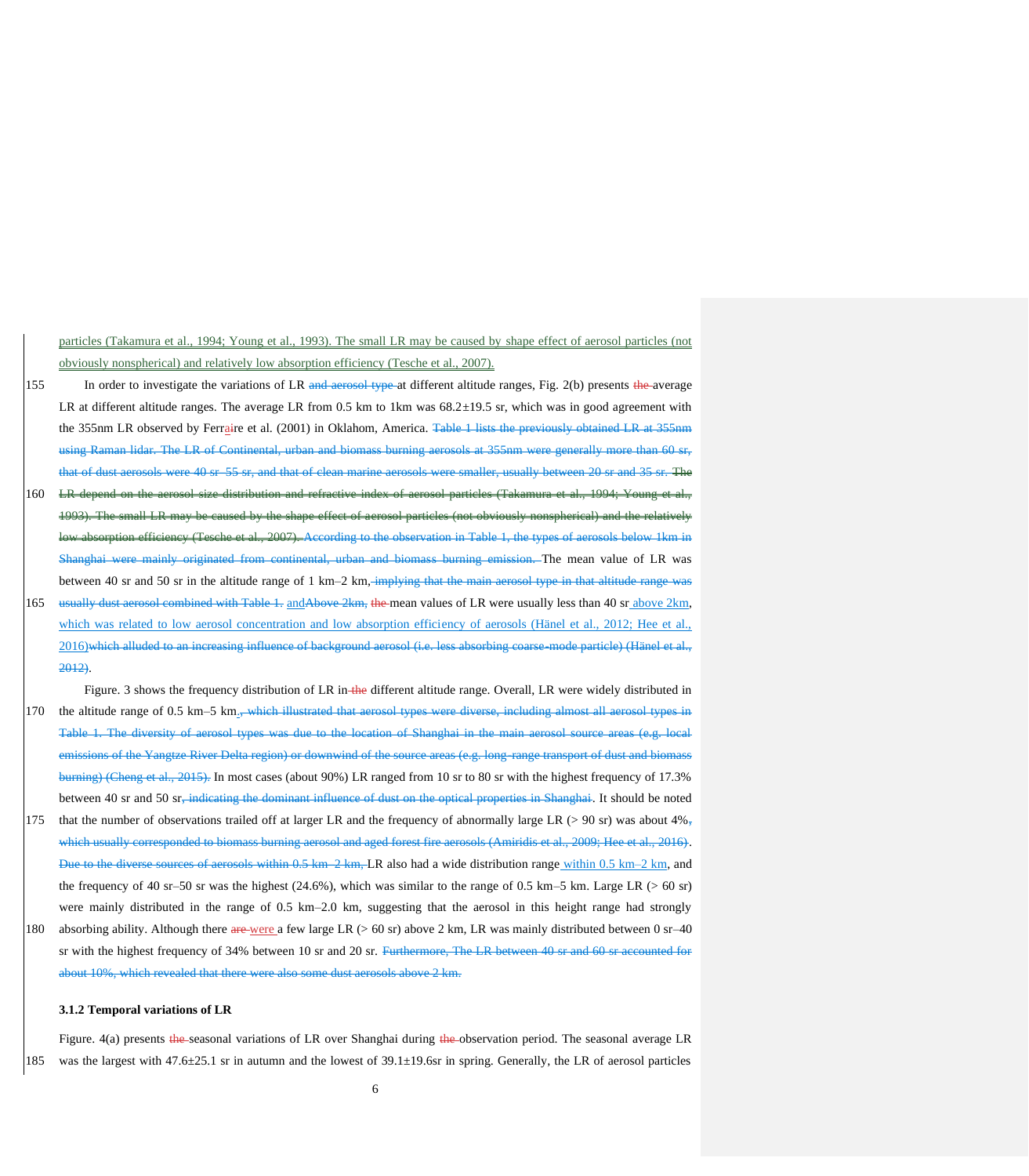with stronger absorption ability is larger (Müller et al., 2007). Black carbon (BC) has strong ability to absorb visible light (Chow et al., 2009), and aerosols rich in BC tend to show larger LR, such as biomass burning aerosols (Giannakaki et al., 2016). Shanghai area is easily affected by smoke produced by the burning of crop residues during the harvest season of autumn (Xu et al., 2018). According to the results of Wang et al. (2014), BC concentration in Shanghai was the lowest in 190 spring and higher in autumn and winter. This indicated that aerosol absorbing ability in spring was weaker compared with that in autumn and winter.

Statistics of mean LR at different height range in each month were shown in Fig. 4(b). It can be addressed that LR of all months decreased with the increase of altitude. The average LR below 2 km was the largest in October, which was attributed to smoke aerosols produced by biomass burning in surrounding cities and rural areas during harvest season (Nie et

- 195 al., 2015). In view of vertical variations of LR in different months, aerosols with LR  $> 40$  sr were confined within 1.5 km from March to August, while the other months were 2 km, especially in October and November within 2.5 km. This revealed a point that the diffusion heights of aerosols with absorbing properties were characterized by a strong seasonality. In spring and summer, the diffusion height of absorbing aerosol was lower, on the contrary, it was higher in autumn and winter. The discrepancies in seasonal height distribution of aerosols can be attributed to the monsoon climate (He et al., 2006; Liu et al.,
- 200 2020; Wang et al., 2016). Shanghai, on the southeast coast of China, was affected by the subtropical monsoon climate and the prevailing winds are southeast and northwest in spring and southeast in summer, respectively (Cai et al., 2010). Clean air from the sea could reduce air pollution to a large extent by diluting the concentration of pollutants (Wang et al., 2014). In particular, the LR in March and April above 2.5 km were higher than those in other months, which may be due to the influence of dust aerosols brought by the prevailing northwest wind in spring. Liu et al. (2020) pointed out that dust aerosols 205 from Inner Mongolia and Gobi desert had a high frequency in spring at an altitude of 3 km–5 km in Shanghai. The prevailing winds in autumn and winter were northeast and northwest, respectively. Absorbing aerosols originated from the north China resulted in relatively large LR at high altitude in Shanghai.

Liu et al. (2012) reported that the vast majority aerosol particles in the Yangtze Delta region (including Shanghai) were below 2 km. In order to analyze the variation characteristics of LR in Shanghai more precisely, Fig. 5 shows LR of 667 210 effective observation hours below 2 km. The abnormally large LR (> 80 sr) were usually distributed in the PBL, meaning that local emissions were the main source of strongly absorbing aerosols. From this figure, one can also conclude that the number of larger LR within the PBL followed a decreasing trend with the passage of observation time, alluding to a gradually reduced emission of absorbing aerosols in Shanghai. This reduction was in good agreement with the reductions of BC and particulate matter (PM) concentrations caused by a series of energy-saving and emission-reduction measures such as

215 the Shanghai Clean Air Action Plan (2018–2022) implemented by the Shanghai government in recent years (Wei et al., 2020).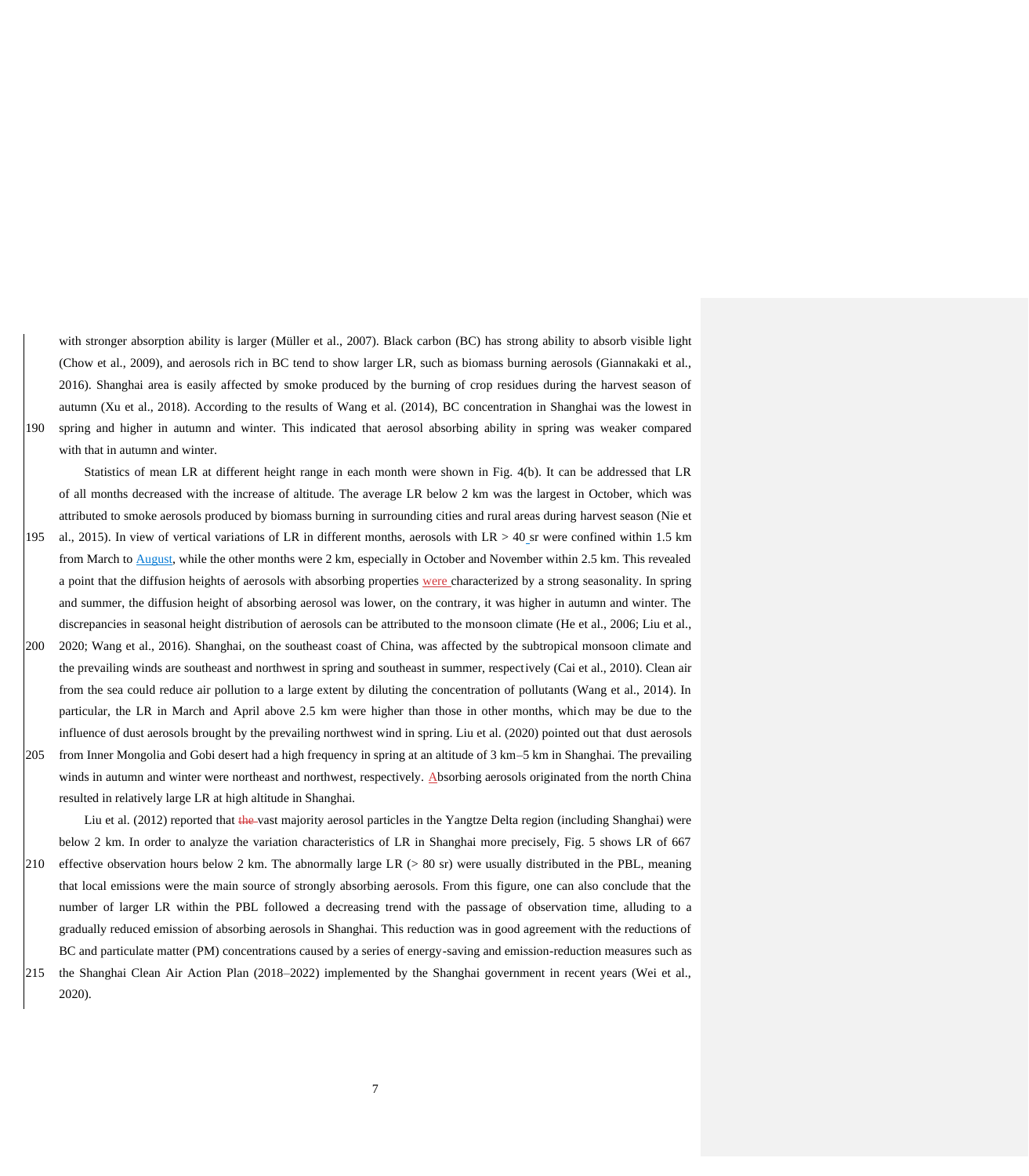## **3.2 Analysis of influencing factors of LR**

#### **3.2.1 Reasons for LR variations with height**

From Eq. (1), we find that LR are negatively correlated with  $P(\pi)$ , and the nonspherical geometry of particles can cause a 220 reduction of the  $P(\pi)$  (Müller, 2003).  $\delta$  can reflect the regularity of particle shape (Novitsky and Philbrick, 2005), and are usually defined as the ratios of vertical backscatter coefficients and parallel backscatter coefficients (Behrendt and Nakamura, 2002). The smaller the value of  $\delta$ , the more regular the shape of particles, i.e., the closer the particle shape is to the spherical (Gobbi, 1998). Since the Raman depolarization lidar used in this study can only detect the polarization information of 532 nm channel,  $\delta$  at 532 nm were used to analyze the sphericity of particles. It can be seen from Fig. 6(a) that LR were 225 proportional to  $\delta$  with a correlation coefficient of 0.86, which was consistent with Reagan's (1988) study that LR increased with the increase of particle asphericity. LR is the ratio of the extinction coefficient and the backscatter coefficient. Generally, there are two reasons for the increase of LR with the increasing particle asphericity. On the one hand, the

backscatter coefficient decreases significantly with the increase of particle asphericity, on the other hand, the extinction coefficient is sensitive to the cross-section of the particle and is less affected by the shape of particles. 230 It is worth noting that LR which responses to large depolarization ratio are in range of 100 sr–120 sr. Generally, the LR

- of dust aerosol with large depolarization ratio was between 40 sr and 60 sr (Murayama et al., 2004; Noh et al., 2007). Hee et al. (2016) found that 355nm LR of aged forest fire aerosols was relatively large, ranging from 80sr to120sr. And previous studies have found that some aged forest fire aerosols also show large depolarization ratios (Hu et al., 2019; Murayama et al., 2004). There might be two reasons for this phenomenon. One is that dust aerosols on the surface are lifted into the biomass 235 burning plume (Müller et al., 2007), and the other is nonsphericity of particles due to coagulation of smoke particles during
- aging process (Reid et al., 1998). Therefore, the LR in the range of 100 sr–120 sr corresponds to large DR may be caused by aged forest fire aerosols. In order to explore whether the decrease of LR with increasing height is affected by the particle shape effect, Fig. 6(b) shows the average profile of  $\delta$ , at lidar observation time. The average and median of  $\delta$  gradually decreased with the increase of height, indicating that the shape of particles became more regular with the increase of height.
- 240 This result evidenced the inferences of Tesche et al. (2007) that the regular particle shape was one of the reasons for the smaller LR at high altitudes.

#### **3.2.2 Influences of aerosol sources on LR**

In an effortorder to further research the influences of wind directions on LR and its vertical distribution, cluster analysis of back trajectories was used to study the transport of atmospheric aerosols. Based on the HYSPLIT-4 model (Franke et al., 245 2001; Noh et al., 2007), the 72-hour backward trajectories at the height of 1000ma total of 667 backward trajectories at 1000 m altitude beginning at 72 hour before the time of Raman lidar performance reaching the observation site were shown in Fig. 7(a). The cluster analysis resulted in 4 main air mass directions (Hänel et al., 2012; Pietruczuk and Podgorski, 2009).

| 域代码已更改 |  |
|--------|--|
|        |  |
| 域代码已更改 |  |
| 域代码已更改 |  |
|        |  |
| 域代码已更改 |  |
|        |  |
|        |  |
| 域代码已更改 |  |
|        |  |
| 域代码已更改 |  |
|        |  |

带格式的: 缩进: 首行缩进: 2 字符

| 域代码已更改                          |  |
|---------------------------------|--|
| 设置了格式: 字体: (默认) Times New Roman |  |
| 域代码已更改                          |  |
| 设置了格式: 字体: (默认) Times New Roman |  |

|  | 设置了格式: 字体: (默认) Times New Roman |  |
|--|---------------------------------|--|
|  | 设置了格式: 字体: (默认) Times New Roman |  |
|  |                                 |  |
|  | 设置了格式: 字体: (默认) Times New Roman |  |
|  | 设置了格式: 字体: (默认) Times New Roman |  |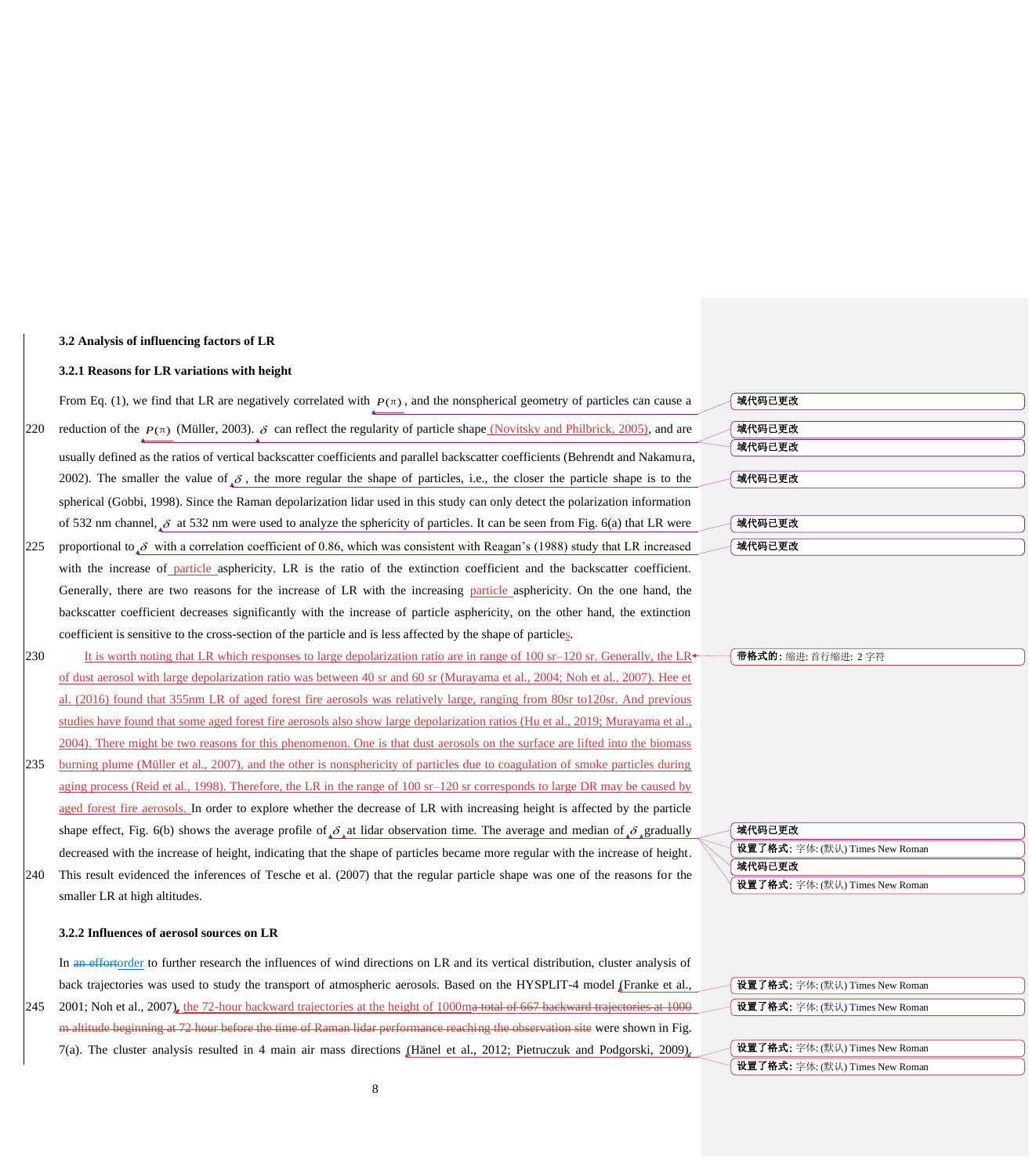Backward trajectory cluster analysis based on HYSPLIT model is widely used in atmospheric aerosol research (Wang et al., 2020; Xu et al., 2018; Zhang et al., 2020). We performed a significance test on the results of the cluster analysis, and the 250 one-way ANOVA showed that P<0.05, indicating that the LR of the four clusters were significantly different. Similarly, there were significant differences in  $\delta$  among the four clusters.

The mean LR and  $\delta_{\mu}$  between 0.5 km and 5 km of the four clusters are shown in Fig. 2(b), and Fig. 7(c) presents the distribution of LR and  $\delta_{\mu}$  at different heights of four clusters. The mean LR (38.7±24.2 sr) and  $\delta_{\mu}$  (0.030±0.021) of air mass 1 were the lowest in all clusters. As air mass 1 came from the Western Pacific Ocean, it could bring abundant marine 255 aerosols. Sea salt particles are characterized by coarse mode, which are spherical in wet conditions. In addition, marine aerosols have lower LR than dust aerosols because of their weak absorption ability (Papagiannopoulos et al., 2018). Interestingly, the LR at 355nm of clean marine aerosols were usually between 20 sr and 35 sr (Alexander and Protat, 2019; Hee et al., 2016), which is smaller than that of aerosols brought by air mass 1 in the study. It was observed that the average LR in the range of 0.5 km–1 km was more than 60 sr, which suggested that the clean marine aerosols from the sea might be

260 mixed with local absorptive aerosols in Shanghai (Franke et al., 2001; Müller et al., 2007).

The average LR affected by the aerosols brought by air mass 2 was approximately equivalent to the LR affected by air mass 1, with an average value of 39.4±19 sr at 0.5 km–5 km altitude. The source region of air mass 2 was located in the Inner Mongolia, which could bring dust aerosols. During the transport over the ocean, the clean marine aerosols mixed with dust aerosols led to the LR larger than that of the clean marine aerosols.

265 The mean LR of air mass 3 was  $44.2 \pm 24.7$  sr, largest in the four clusters. As the air mass 3 passed through the northern China region where the pollution level and the pollution amount were relatively high, the aerosol particles brought by the air mass had strongly absorbing ability. In addition, it was evident that  $\frac{4\hbar}{c} \delta$  corresponding to  $\frac{4\hbar}{c}$  air mass 3 below 2.5 km were larger than that of the other three air masses in Fig. 7(c). The larger  $\delta$  hinted at a high contribution of irregularly shaped aerosol particles. Air mass 3 passing through the dust source areas of Mongolia and Inner Mongolia could bring

- $270$  abundant dust aerosols to the Shanghai (Huang et al., 2012). The dDust aerosols usually show larger particle depolarization ratios than other types of aerosols due to the irregular particle shape (Kai et al., 2008; Murayama et al., 1999). For example, Huang et al. (2012) found that the aerosol depolarization ratios at 532 nm in the case of dust pollution were significantly greater than that in the cases of secondary inorganic pollution and biomass burning pollution. As a consequence, the larger  $\delta$  corresponding to air mass 3 were attributed to dust aerosols, and the long-range transported dust aerosols could reach a
- 275 height of about 2.5 km.

The average LR affected by aerosols from air mass 4 was  $42.6 \pm 21.8$  sr. It should be noted that the average  $\delta$  affected by aerosols brought by air mass 4 was small, which was comparable to that of air mass 1, indicating a high contribution of spherical aerosol particles, but LR was larger. By observing the trajectory of air mass 4, we found that it passed through Hubei Province with high industrial level (Wang et al., 2016) and Anhui Province with heavy pollution of biomass burning 280 (Wu et al., 2020). The accompanying industrial and smoke aerosols, which are approximately spherical (Giannakaki et al.

| 设置了格式: 字体: (默认) Times New Roman |
|---------------------------------|
| 域代码已更改                          |
| 设置了格式: 字体: (默认) Times New Roman |
| 域代码已更改                          |
| 域代码已更改                          |
| 设置了格式: 字体: (默认) Times New Roman |
| 设置了格式: 字体: (默认) Times New Roman |
| 设置了格式: 字体: (默认) Times New Roman |
|                                 |

| 域代码已更改                                 |
|----------------------------------------|
| <b>设置了格式:</b> 字体: (默认) Times New Roman |
| 域代码已更改                                 |
| <b>设置了格式:</b> 字体: (默认) Times New Roman |
| 设置了格式: 字体: (默认) Times New Roman        |
| 设置了格式: 字体: (默认) Times New Roman        |
| 设置了格式: 字体: (默认) Times New Roman        |
| <b>设置了格式:</b> 字体: (默认) Times New Roman |
|                                        |
| 域代码已更改                                 |
| <b>设置了格式:</b> 字体: (默认) Times New Roman |
|                                        |
| 域代码已更改                                 |
| <b>设置了格式:</b> 字体: (默认) Times New Roman |
| 设置了格式: 字体: (默认) Times New Roman        |
| 设置了格式: 字体: (默认) Times New Roman        |
| <b>设置了格式:</b> 字体: (默认) Times New Roman |
| 设置了格式: 字体: (默认) Times New Roman        |
| 设置了格式: 字体: (默认) Times New Roman        |
|                                        |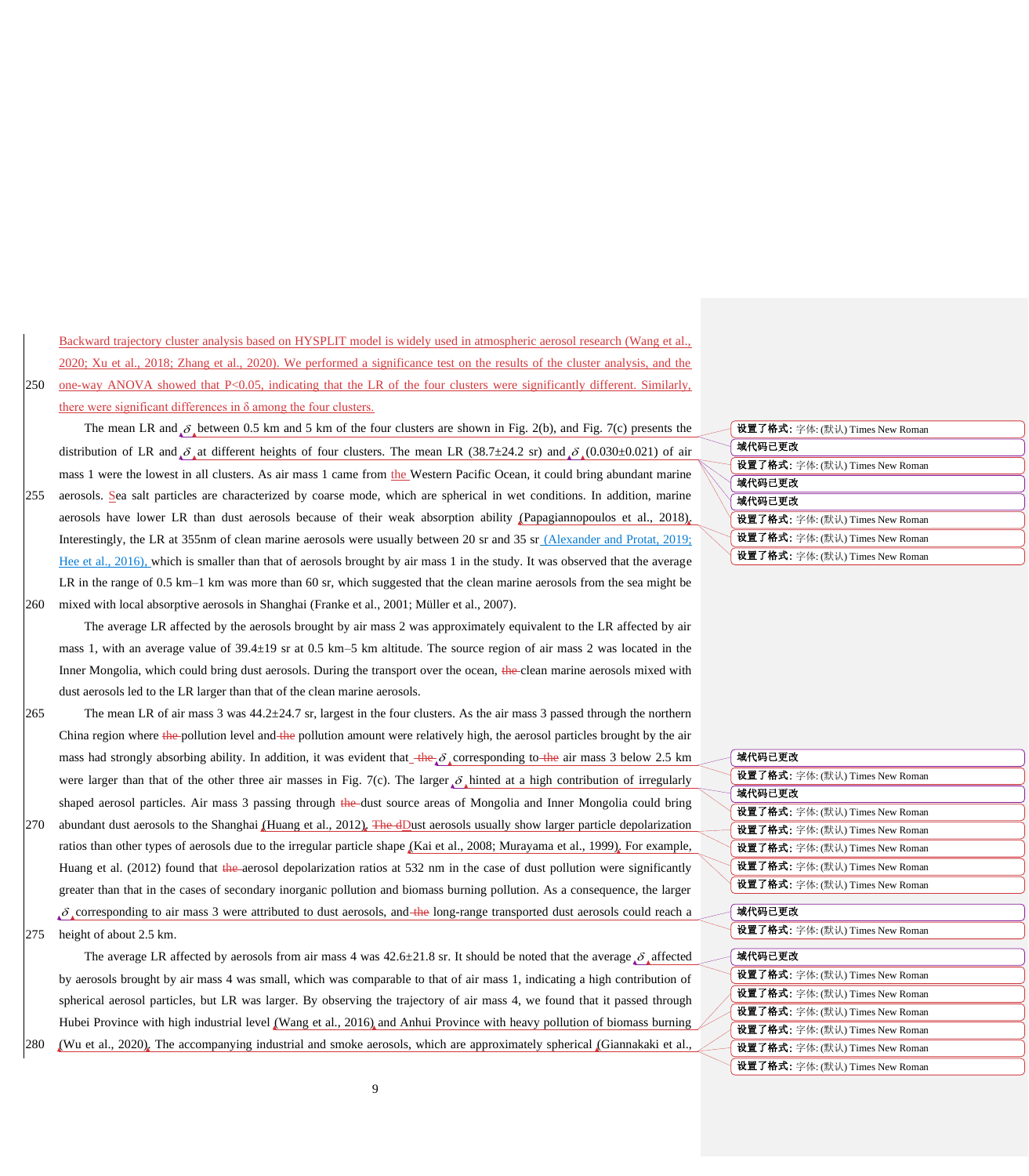2016; Müller et al., 2007) could be responsible for the smaller  $\delta$ .

In summary, the variations and vertical distribution of LR and  $\delta_{\mu}$  in Shanghai were caused by the synthetic impacts of long-range transport from different source areas and local emissions. The larger LR and  $\delta_{\lambda}$  are the results of smoke and dust aerosols from the northwest, and the mixing of aerosols accompanied by air masses from the sea and locally emitted 285 absorbing aerosols resulted in the smaller  $\delta$ , and the slightly larger LR than that of clean marine aerosols.

## **3.2.3 Influence of atmospheric turbidity on LR**

AOD is an important parameter to characterize the optical properties of aerosols, which can reflect the content of aerosols in the atmosphere, and also is an important index to evaluate atmospheric quality and visibility (Cheng et al., 2015; Hess et al., 1998). Previous studies have shown a positive correlation between AOD and LR by analyzing the average LR in different

290 AOD ranges (Ferrare et al., 2001; He et al., 2006), due to the increase of aerosol absorption and extinction caused by the increase of small particles (Takamura et al., 1994). In addition, although some studies have analyzed the vertical profiles of LR in different pollution degree cases, the main concern was the average LR of the aerosol layer (Chen et al., 2014; Wang et al., 2016). As mentioned previously, the vertical variations of absorbing aerosols and their influencing factors played an important role in evaluating the radiation effect of aerosol and studying the cause of pollution (Mishchenko et al., 2004). 295 Consequently, it is meaningful to study the vertical variations of LR under different atmospheric turbidity.

The AOD was obtained by integrating the 355nm extinction coefficients in the range of 0.5 km–2 km. The average profile of LR below 2 km in different AOD ranges was drawn as shown in Fig. 8. Under clean condition, the LR decreased more dramatically with the increase of height. By contrast, the lack of significant vertical variability of LR in the case of high atmospheric turbidity illustrate the homogenous vertical distribution of absorbing aerosols. The result that the vertical 300 slope of LR presented a decreasing trend with the increasing atmospheric turbidity can be explained by aerosol radiative effects on thermal structure and atmospheric stability. In the case of high atmospheric turbidity, aerosol particles that absorb a large amount of solar radiation during the day radiatively warm the surface at night, but radiatively cool the air above the surface (Jacobson and Kaufman, 2006; Ramanathan et al., 2005). The decrease in the atmosphere stability due to the temperature difference increase vertical turbulence and results in the homogeneous vertical distribution of aerosols. On the 305 contrary, in the clear and pollution-free nights, the surface radiation cooling results in temperature inversions near the ground. The stable atmosphere is not conducive to the lifting of the absorbing aerosols, resulting in a large vertical variation of LR.

#### **3.3 The main aerosol types causing the abnormal variation of LR**

As shown in Fig. 5, abnormally large LR occurred occasionally in relative high location approximately above the top of PBL in spite of an usually decay trend of LR with height. To investigate the reason, we selected five days with  $LR > 80$  sr over 1 310 km. According to previous reports, biomass burning aerosols are relatively small and spherical, and their strong absorption ability makes them have large LR (Papagiannopoulos et al., 2018). For example, Amiridis et al. (2009) observed the smoke

| 域代码已更改                          |
|---------------------------------|
| 域代码已更改                          |
| 设置了格式: 字体: (默认) Times New Roman |
| 域代码已更改                          |
| 设置了格式: 字体: (默认) Times New Roman |
| 域代码已更改                          |
| 设置了格式: 字体: (默认) Times New Roman |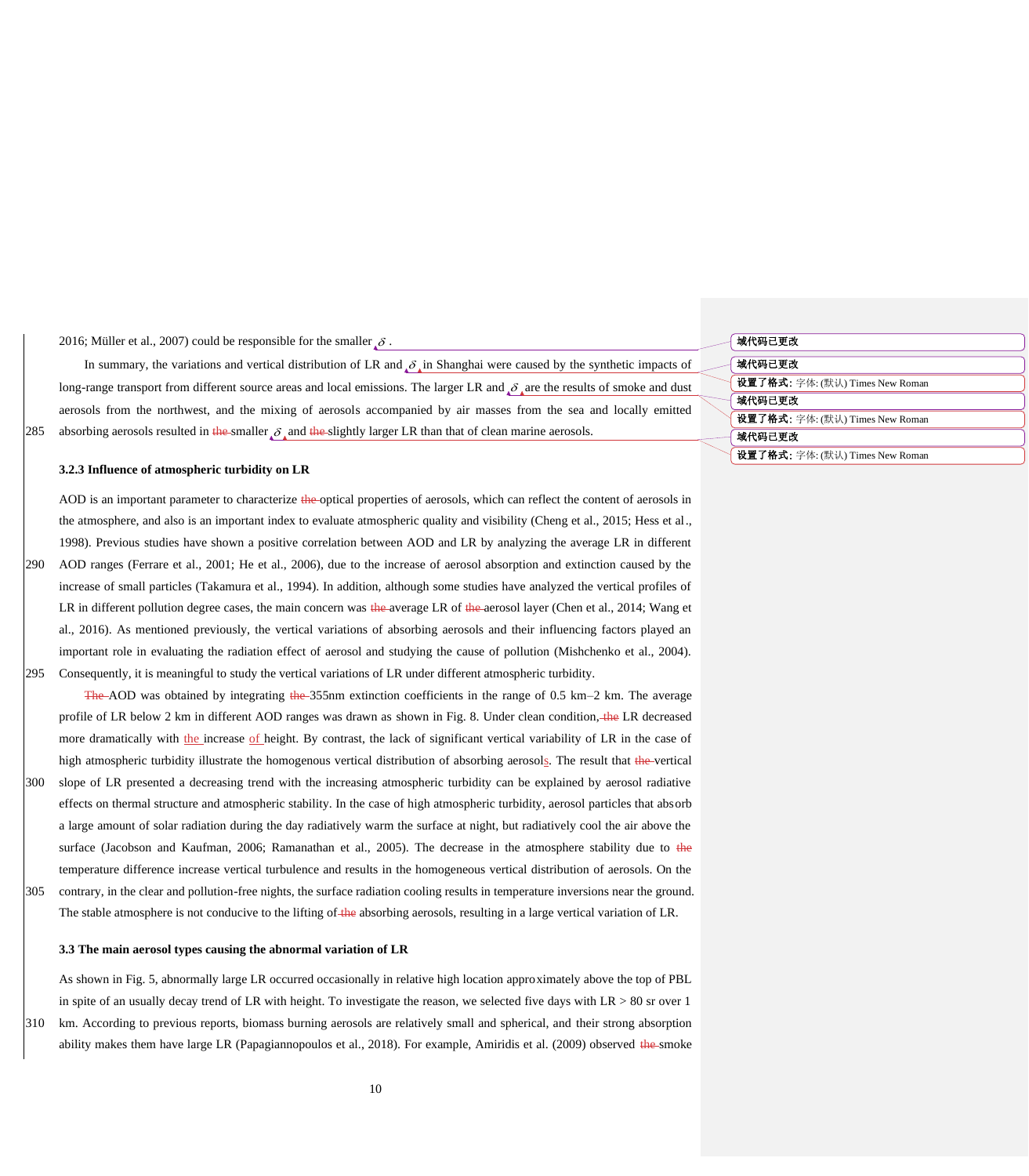plume from biomass burning over Greece and found that 355nm LR ranged from 40sr to 100sr. Giannakaki et al. (2016) used Raman lidar in South Africa and found that 355nm LR of biomass burning aerosols was  $92\pm10$  sr. Generally, the determination of aerosol type with large LR observed by Raman lidar was based on fire data and backward trajectory model 315 such as HYSPLIT (Hee et al., 2016; Noh et al., 2008). In our study, spatial distribution of biomass burning tracers were used to determine whether the abnormally large LR was related to biomass burning aerosols (Huang et al., 2012), which could lay a foundation for future research on aerosol three-dimensional spatial distribution and pollution causes.

Biomass burning is one of the important sources of PM, organic carbon (OC) and black carbon (BC) in the atmosphere (Wu et al., 2020). It also emits pollutant gases such as CO, SO2, NOx and HCN (Andreae and Merlet, 2001; Kalluri et al., 320 2020; Randel et al., 2010). CO can be used as a tracer for biomass burning. For example, Huang et al. (2012) found that CO column concentration in the biomass burning zone was significantly different from that in the nonbiomass burning zone. In addition, it would also result in high AOD and AAOD (absorbing aerosol optical depth) in the region due to strong absorption of biomass burning aerosols (Shaik et al., 2019). For example, He et al. (2015) found that AOD at 500nm increased from 0.73 to 1.00 when analyzing the smoke plume of biomass burning in Shanghai.

- 325 Similarly, Vadrevu et al. (2011) found that AOD of wheat dregs burning season and rice dregs burning season were both high by using satellite data in India, which were 0.598 and 0.58, respectively. CAOD is the optical depth of carbon aerosol. which is the sum of the optical depth of black carbon and organic carbon aerosol. Hence, AOD, AAOD, CAOD at 550nm, and CO column concentrations were used as tracers to determine whether these five cases were affected by biomass burning. Figure. 9 depicts the spatial distribution of four tracers in five cases. AOD in Shanghai during these five days ranged
- 330 from 0.45 to 1.05, pointing to heavy aerosol pollution. The average value of AAOD was between 0.0375 and 0.1, and CAOD was between 0.12 and 0.24, which reasonably demonstrate the presence of absorbing aerosols and carbon aerosols in Shanghai (Shaik et al., 2019). In addition, the CO column concentrations in Shanghai for these five days were relatively high, all more than  $9\times10^{-4}$  kg/m<sup>2</sup>, which illustrate significant possibility of smoke advection. Therefore, it could be inferred that Shanghai was affected by biomass burning aerosols from local rural areas or neighboring provinces in the five cases.
- 335 Even if the abnormally large LR above 1km was mainly relevant for the advection of biomass burning aerosols, it should be noted that the increasing aerosol extinction caused by the increase of RH could also result in the large LR (Salemink et al., 1984). For example, Ackerman (1998) found that the LR of continental aerosols increased from 40 sr to 80 sr with RH. Figure. 10 presents the LR and RH profiles at three times. Above 1km, LR was a function of RH, and the abnormally large LR had a good corresponding relationship with the high RH, which demonstrated that the abnormally 340 larger LR above 1km was also related to the high RH.

#### **4 Conclusions**

For the first time, long-term (2017–2019) observation of Raman lidar was carried out in Shanghai. The aerosol LR at 355nm were retrieved, and the variations of LR and their influencing factors were analyzed in detail based on 667-hours data. In the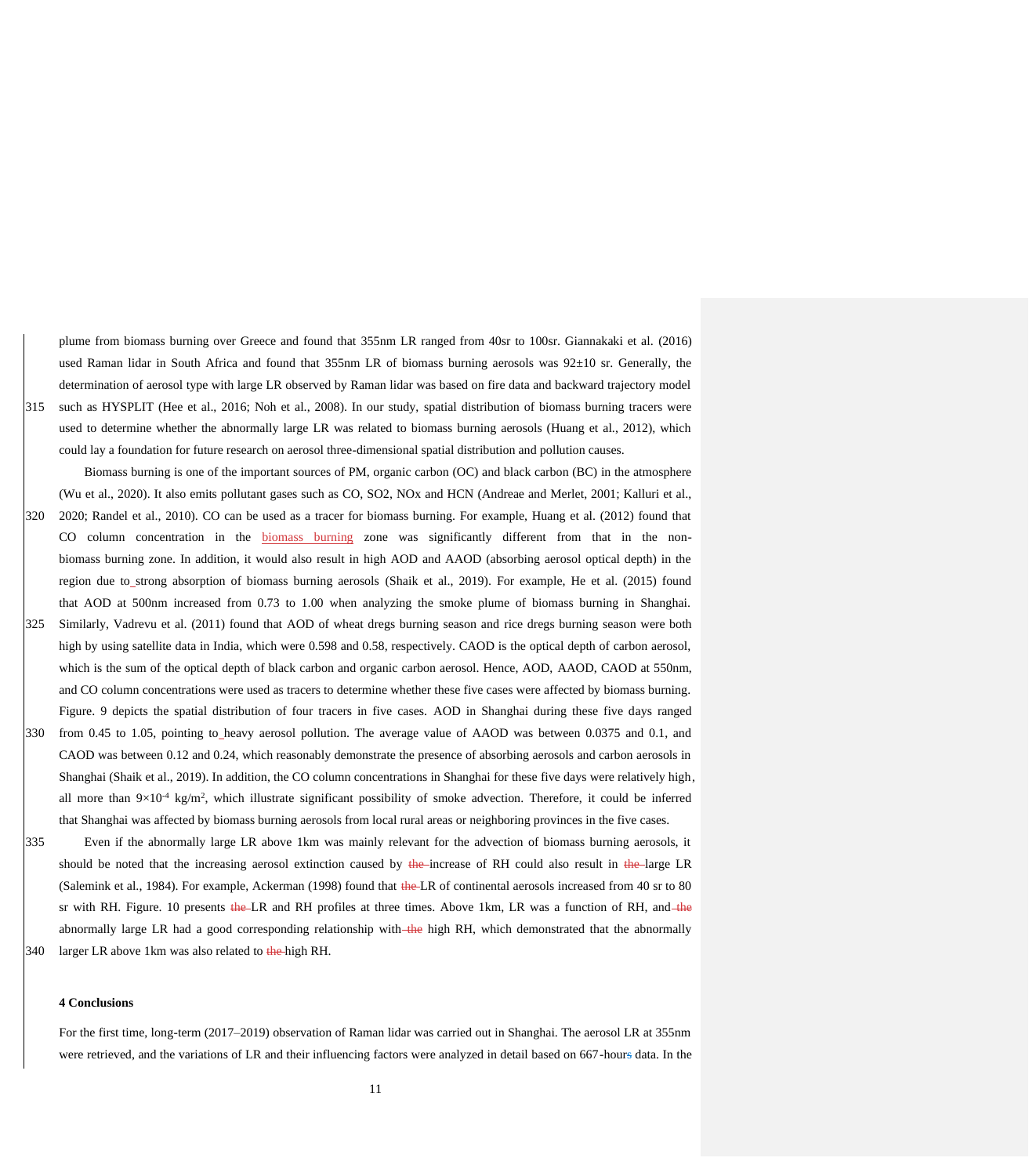height range of 0.5 km–5 km, about 90% of LR were distributed in 10 sr–80 sr, with an average of 41.0±22.5 sr, and LR 345 decreased with the increase of height. The average LR in autumn was the largest, which was 47.6±25.1 sr. The LR in summer and winter were close, 41.0±21.6 sr and 42.0±27.3 sr, respectively, and the LR in spring was the smallest. The seasonal variation of LR was closely related to the seasonal variations of BC concentration. In the height range of 0.5 km–2 km, the average LR was the largest in October, which was relevant for the biomass burning aerosols produced by burning straw in the surrounding cities and rural areas during the harvest season. In addition, affected by the prevailing winds in 350 spring and summer, the aerosols with  $LR > 40$ sr were confined within 1.5 km from March to  $\triangle$ ugust.

LR and  $\delta$  were positively correlated, meaning that the more regular the particle shape, the smaller the LR.  $\delta$ decreased with the increase of height, which proved that the particle shape was one of the factors affecting the vertical distribution of LR. LR had a strong dependence on the source directions of the air masses. Large LR coincided with the air masses from the northwest, while the air masses from the east led to small LR. In addition, the shape of aerosol particles was 355 the most irregular due to the aerosols brought by air masses from the northwest. The vertical distribution of LR was affected

by the atmospheric turbidity, the smaller the AOD, the greater the vertical change of LR.

For the abnormal change which was different from an decay trend of LR with height, we analyzed the spatial distribution of 500 nm AOD, AAOD, CAOD and CO column concentrations of five cases with LR >80 sr over 1km, and found that Shanghai was located in or affected by high value centers. Therefore, it could be inferred that the large LR above 360 1km in Shanghai were relevant for biomass burning aerosols. In addition, the large LR above 1km at some times was also related to the high RH.

#### **Data availability**

The data presented in this paper are available from the corresponding authors upon request.

## **Competing interests**

365 The authors declare that they have no conflict of interest.

## **Author contributions**

TL retrieved the data and wrote the paper. QH and YC formulated the project goals and edited and reviewed the manuscript. JL, OL and WG downloaded and analyzed the reanalysis data. GH, WS and -and WSXY revised the manuscript.

## **Acknowledgments**

370 We are grateful to the NASA for providing MERRA-2 data and the NOAA Air Resources Laboratory (ARL) for the

域代码已更改 设置了格式: 字体: (默认) Times New Roman 域代码已更改 设置了格式: 字体: (默认) Times New Roman

设置了格式: 字体: (默认) Times New Roman

设置了格式: 字体: (默认) Times New Roman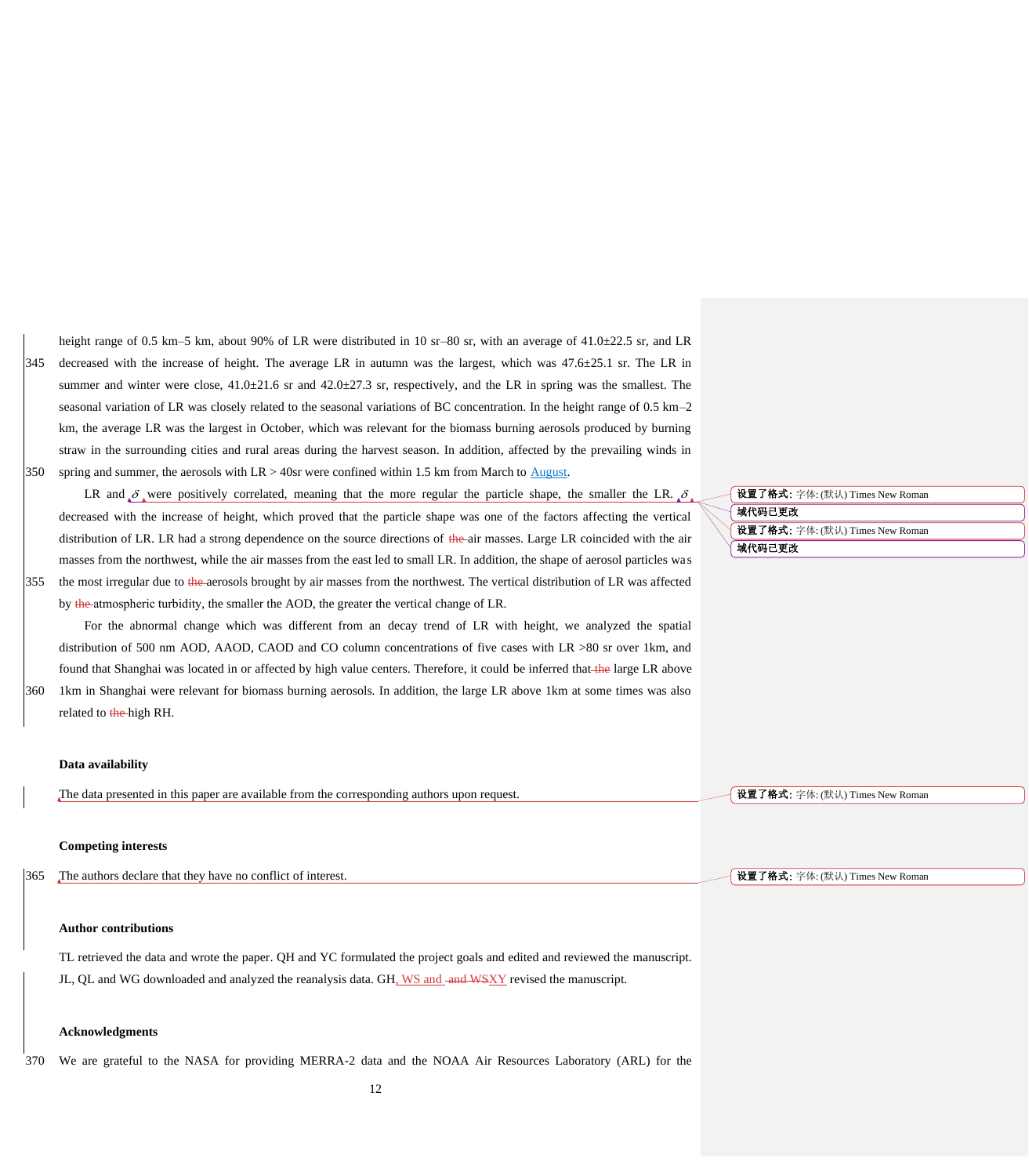provision of the HYSPLIT transport and dispersion model. And, we also gratefully acknowledge the ECMWF for the provision of the ERA5 dataset.

## **Financial support**

This work was supported by the National Key R&D Program of China (Grant No. 2016YFC0201900); the National Natural 375 Science Foundation of China (Grant No. 41975029); the Science Research Project of Shanghai Meteorological Service (Grant No. MS202016); the Chinese Ministry of Science and Technology (Grant No. 2018YFC1506305); the National Natural Science Foundation of China (Grant No. 91644211), and the Fundamental Research Funds for the Central Universities (Grant No. 2232019D3-27).

|     | References                                                                                                                                | 设置了格式: 字体: (默认) +西文正文 (Times New Roman) |
|-----|-------------------------------------------------------------------------------------------------------------------------------------------|-----------------------------------------|
| 380 | Ackermann, J., 1998. The extinction-to-backscatter ratio of tropospheric aerosol: A numerical study. J Atmos Ocean Tech 15,<br>1043-1050. | 设置了格式: 字体: (默认) +西文正文 (Times New Roman) |
|     | Alexander, S.P., Protat, A., 2019. Vertical Profiling of Aerosols With a Combined Raman-Elastic Backscatter Lidar in the                  |                                         |
|     | Remote Southern Ocean Marine Boundary Layer (43–66°S, 132–150°E). J Geophys Res-Atmos Journal of Geophysical                              |                                         |
|     | Research: Atmospheres 124, 12107-12125.                                                                                                   |                                         |
| 385 | Amiridis, V., Balis, D.S., Giannakaki, E., Stohl, A., Kazadzis, S., Koukouli, M.E., Zanis, P., 2009. Optical characteristics of           |                                         |
|     | biomass burning aerosols over Southeastern Europe determined from UV-Raman lidar measurements. Atmos Chem                                 |                                         |
|     | Phys 9, 2431-2440.                                                                                                                        |                                         |
|     | Andreae, M.O., Merlet, P., 2001. Emission of trace gases and aerosols from biomass burning. Global Biogeochemical Cycles                  |                                         |
|     | 15, 955-966.                                                                                                                              |                                         |
| 390 | Ansmann, A., Riebesell, M., Wandinger, U., Weitkamp, C., Voss, E., Lahmann, W., Michaelis, W., 1992a. Combined Raman                      |                                         |
|     | Elastic-Backscatter Lidar for Vertical Profiling of Moisture, Aerosol Extinction, Backscatter, and Lidar Ratio. Applied                   |                                         |
|     | Physics B-Photophysics and Laser Chemistry 55, 18-28.                                                                                     |                                         |
|     | Ansmann, A., Wandinger, U., Riebesell, M., Weitkamp, C., Michaelis, W., 1992b. Independent Measurement of Extinction                      |                                         |
|     | and Backscatter Profiles in Cirrus Clouds by Using a Combined Raman Elastic-Backscatter Lidar. Applied Optics 31,                         |                                         |
| 395 | 7113-7131.                                                                                                                                |                                         |
|     | Cai, C., Geng, F., Tie, X., Yu, Q., An, J., 2010. Characteristics and source apportionment of VOCs measured in Shanghai,                  |                                         |
|     | China. Atmospheric Environment 44, 5005-5014.                                                                                             |                                         |
|     | Cairo, F., Di Donfrancesco, G., Adriani, A., Pulvirenti, L., Fierli, F., 1999. Comparison of various linear depolarization                |                                         |
|     | parameters measured by lidar. Applied Optics 38, 4425-4432.                                                                               |                                         |
| 400 | Cheng, T., Xu, C., Duan, J., Wang, Y., Leng, C., Tao, J., Che, H., He, Q., Wu, Y., Zhang, R., Li, X., Chen, J., Kong, L., Yu,             |                                         |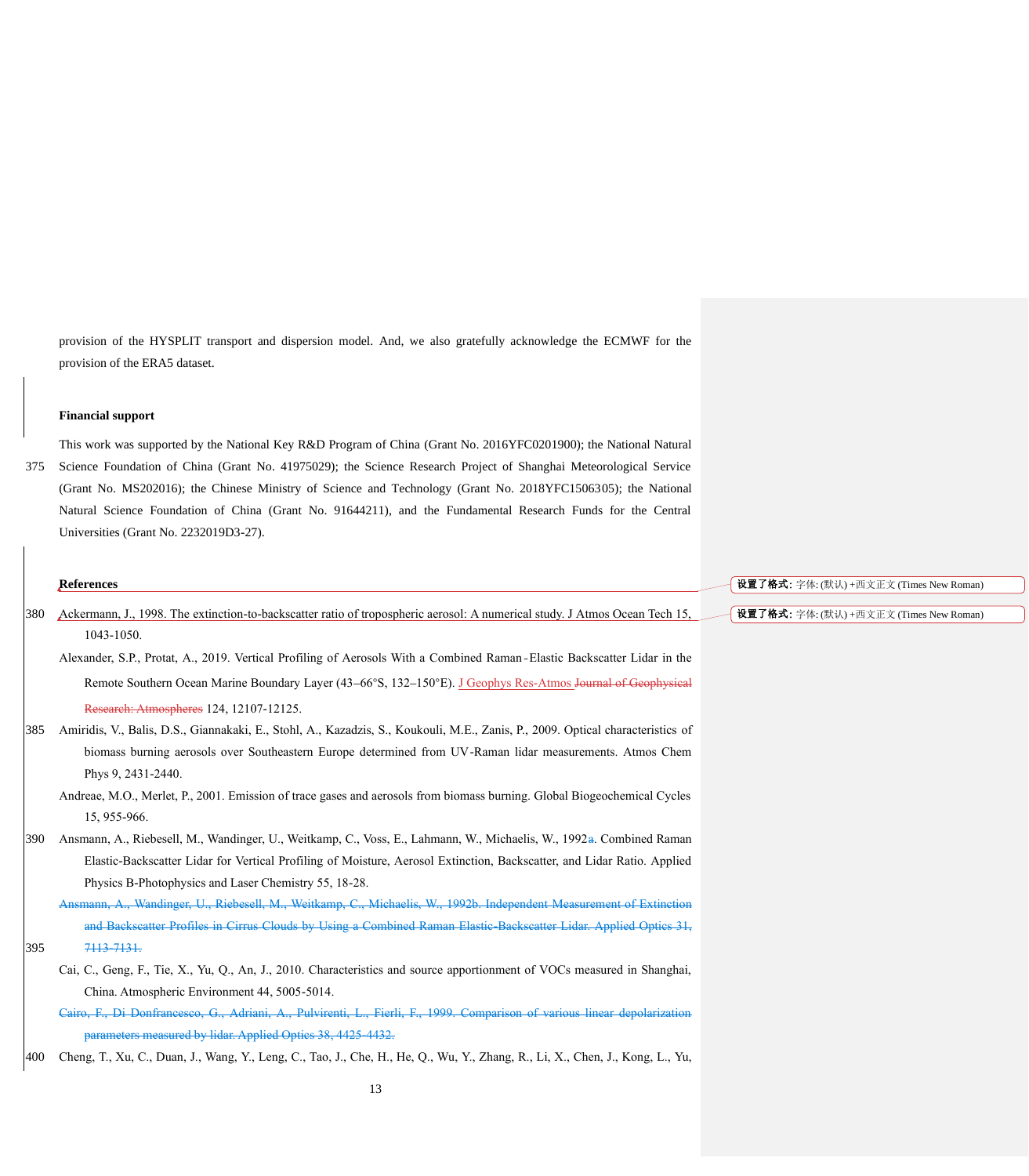X., 2015. Seasonal variation and difference of aerosol optical properties in columnar and surface atmospheres over Shanghai. Atmospheric Environment 123, 315-326.

Chow, J.C., Watson, J.G., Doraiswamy, P., Chen, L.-W.A., Sodeman, D.A., Lowenthal, D.H., Park, K., Arnott, W.P., Motallebi, N., 2009. Aerosol light absorption, black carbon, and elemental carbon at the Fresno Supersite, California. 405 Atmospheric Research 93, 874-887.

- D'Amico, G., Amodeo, A., Mattis, I., Freudenthaler, V., Pappalardo, G., 2016. EARLINET Single Calculus Chain technical – Part 1: Pre-processing of raw lidar data. Atmospheric Measurement Techniques 9, 491-507.
- Fan, S., Liu, C., Xie, Z., Dong, Y., Hu, Q., Fan, G., Chen, Z., Zhang, T., Duan, J., Zhang, P., Liu, J., 2018. Scanning vertical distributions of typical aerosols along the Yangtze River using elastic lidar. Sci Total Environ 628-629, 631-641.
- 410 Fernald, F.G., 1984. Analysis of atmospheric lidar observations: some comments. Optical Society of America.
- Ferrare, R.A., Turner, D.D., Brasseur, L.H., Feltz, W.F., Dubovik, O., Tooman, T.P., 2001. Raman lidar measurements of the aerosol extinction-to-backscatter ratio over the Southern Great Plains. J Geophys Res-AtmosJournal of Geophy Research: Atmospheres 106, 20333-20347.

Franke, K., Ansmann, A., Muller, D., Althausen, D., Wagner, A., Scheele, R., 2001. One-year observations of particle lidar 415 ratio over the tropical Indian Ocean with Raman lidar. Geophysical Research Letters 28, 4559-4562.

- Freudenthaler, V., Esselborn, M., Wiegner, M., Heese, B., Tesche, M., Ansmann, A., MüLler, D., Althausen, D., Wirth Fix, A., Ehret, G., Knippertz, P., Toledano, C., Gasteiger, J., Garhammer, M., Seefeldner, M., 2017. Depolarization profiling at several wavelengths in pure Saharan dust during SAMUM 2006. Tellu Meteorology 61, 165-179.
- 420 Giannakaki, E., van Zyl, P.G., Müller, D., Balis, D., Komppula, M., 2016. Optical and microphysical characterization of aerosol layers over South Africa by means of multi-wavelength depolarization and Raman lidar measurements. Atmos Chem Phys 16, 8109-8123.
	- Gobbi, G.P., 1998. Polarization lidar returns from aerosols and thin clouds: a framework for the analysis. Appl Opt 37, 5505- 5508.
- 425 Gong, W., Liu, B., Ma, Y., Zhang, M., 2015. Mie LIDAR Observations of Tropospheric Aerosol over Wuhan. Atmosphere 6, 1129-1140.
	- Hänel, A., Baars, H., Althausen, D., Ansmann, A., Engelmann, R., Sun, J.Y., 2012. One-year aerosol profiling with EUCAARI Raman lidar at Shangdianzi GAW station: Beijing plume and seasonal variations. Journal of Geophysical Research: Atmospheres 117, n/a-n/a.
- 430 He, Q., Zhao, X., Lu, J., Zhou, G., Yang, H., Gao, W., Yu, W., Cheng, T., 2015. Impacts of biomass-burning on aerosol properties of a severe haze event over Shanghai. Particuology 20, 52-60.
	- He, Q.S., Li, C.C., Mao, J.T., Lau, A.K.H., Li, P.R., 2006. A study on the aerosol extinction-to-backscatter ratio with combination of micro-pulse LIDAR and MODIS over Hong Kong. Atmos Chem Phys 6, 3243-3256.
	- Hee, W.S., Lim, H.S., Jafri, M.Z.M., Lolli, S., Ying, K.W., 2016. Vertical Profiling of Aerosol Types Observed across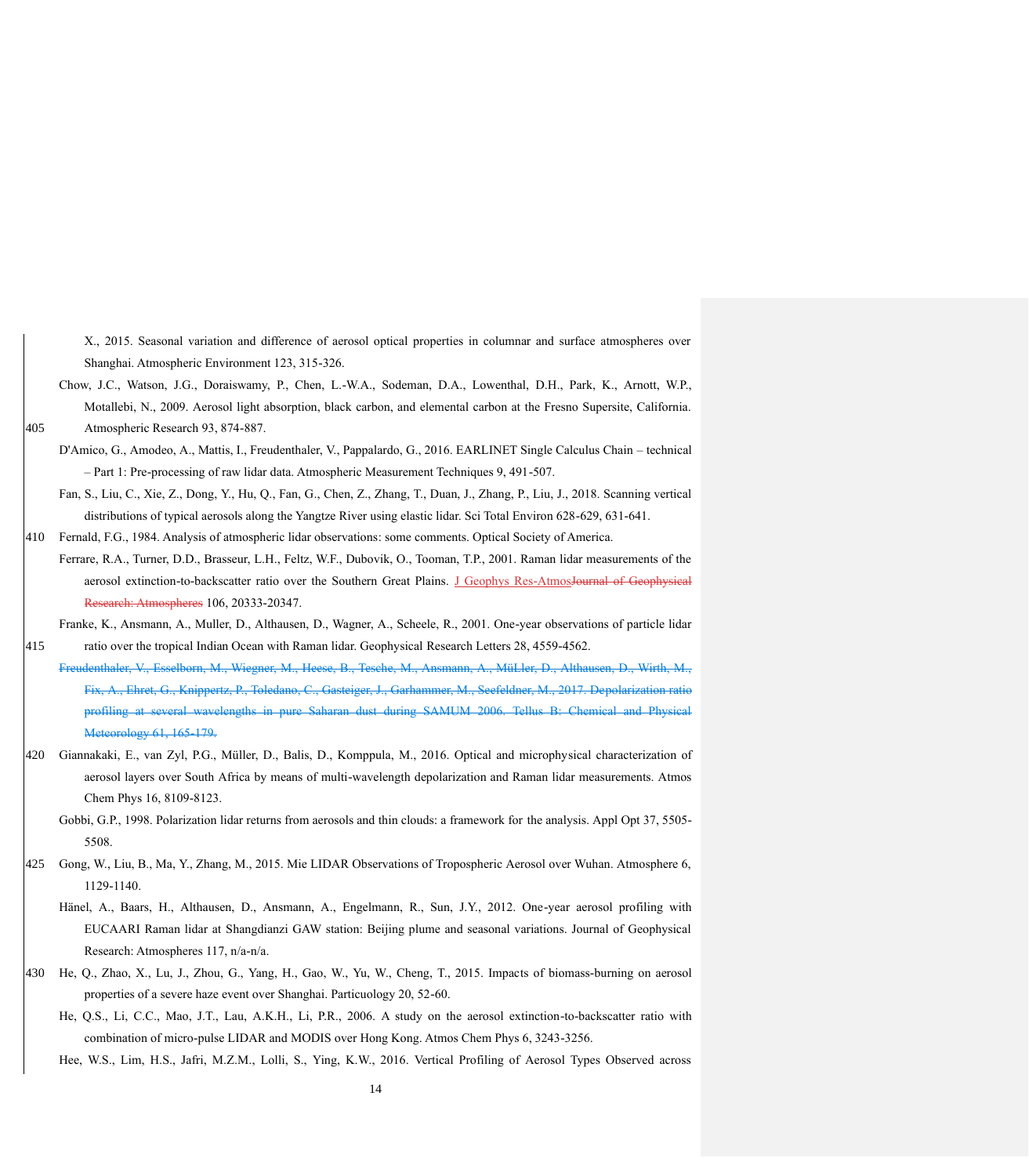- 435 Monsoon Seasons with a Raman Lidar in Penang Island, Malaysia. Aerosol and Air Quality Research 16, 2843-2854. Hess, M., Koepke, P., Schult, I., 1998. Optical properties of aerosols and clouds: The software package OPAC. B Am
	- Hu, Q., Goloub, P., Veselovskii, I., Bravo-Aranda, J.-A., Popovici, I.E., Podvin, T., Haeffelin, M., Lopatin, A., Dubovik, O., Pietras, C., Huang, X., Torres, B., Chen, C., 2019. Long-range-transported Canadian smoke plumes in the lower

440 stratosphere over northern France. Atmos Chem Phys 19, 1173-1193.

Meteorol Soc 79, 831-844.

- Huang, K., Zhuang, G., Lin, Y., Fu, J.S., Wang, Q., Liu, T., Zhang, R., Jiang, Y., Deng, C., Fu, Q., Hsu, N.C., Cao, B., 2012. Typical types and formation mechanisms of haze in an Eastern Asia megacity, Shanghai. Atmos Chem Phys 12, 105- 124.
- Jacobson, M.Z., 1998. Studying the effects of aerosols on vertical photolysis rate coefficient and temperature profiles over an 445 urban airshed. Journal of Geophysical Research: Atmospheres 103, 10593-10604.
- Jacobson, M.Z., Kaufman, Y.J., 2006. Wind reduction by aerosol particles. Geophysical Research Letters 33.
	- Kai, K., Nagata, Y., Tsunematsu, N., Matsumura, T., Kim, H.-S., Matsumoto, T., Hu, S., Zhou, H., Abo, M., Nagai, T., 2008. The Structure of the Dust Layer over the Taklimakan Deser during the Dust Storm in April 2002 as Observed Using a Depolarization Lidar. J Meteorol Soc Jpn 86, 1-16.
- 450 Kalluri, R.O.R., Zhang, X., Bi, L., Zhao, J., Yu, L., Kotalo, R.G., 2020. Carbonaceous aerosol emission reduction over Shandong province and the impact of air pollution control as observed from synthetic satellite data. Atmospheric Environment 222.
- Kim, M.H., Omar, A.H., Tackett, J.L., Vaughan, M.A., Winker, D.M., Trepte, C.R., Hu, Y., Liu, Z., Poole, L.R., Pitts, M.C., Kar, J., Magill, B.E., 2018. The CALIPSO Version 4 Automated Aerosol Classification and Lidar Ratio Selection 455 Algorithm. Atmos Meas Tech 11, 6107-6135.
	- Koren, I., Kaufman, Y.J., Remer, L.A., Martins, J.V., 2004. Measurement of the effect of Amazon smoke on inhibition of cloud formation. Science 303, 1342-1345.

Liu, D., Kanitz, T., Ciapponi, A., Mondello, A., D'Ottavi, A., Mateo, A.B., Straume, A.-G., Voland, C., Bon, D., Checa, E., Alvarez, E., Bellucci, I., Do Carmo, J.P., Brewster, J., Marshall, J., Schillinger, M., Hannington, M., Rennie, M., 460 Reitebuch, O., Lecrenier, O., Bravetti, P., Sacchieri, V., De Sanctis, V., Lefebvre, A., Parrinello, T., Wernham, D., Wang,

Y., Wu, Y., Gross, B., Moshary, F., 2020. ESA's Lidar Missions Aeolus and EarthCARE. EPJ Web of Conferences 237.

- Liu, J., Zheng, Y., Li, Z., Flynn, C., Cribb, M., 2012. Seasonal variations of aerosol optical properties, vertical distribution and associated radiative effects in the Yangtze Delta region of China. Journal of Geophysical Research: Atmospheres 117, n/a-n/a.
- 465 Liu, Q., He, Q., Fang, S., Guang, Y., Ma, C., Chen, Y., Kang, Y., Pan, H., Zhang, H., Yao, Y., 2017. Vertical distribution of ambient aerosol extinctive properties during haze and haze-free periods based on the Micro-Pulse Lidar observation in Shanghai. Sci Total Environ 574, 1502-1511.
	- Liu, Q., Liu, X., Liu, T., Kang, Y., Chen, Y., Li, J., Zhang, H., 2020. Seasonal variation in particle contribution and aerosol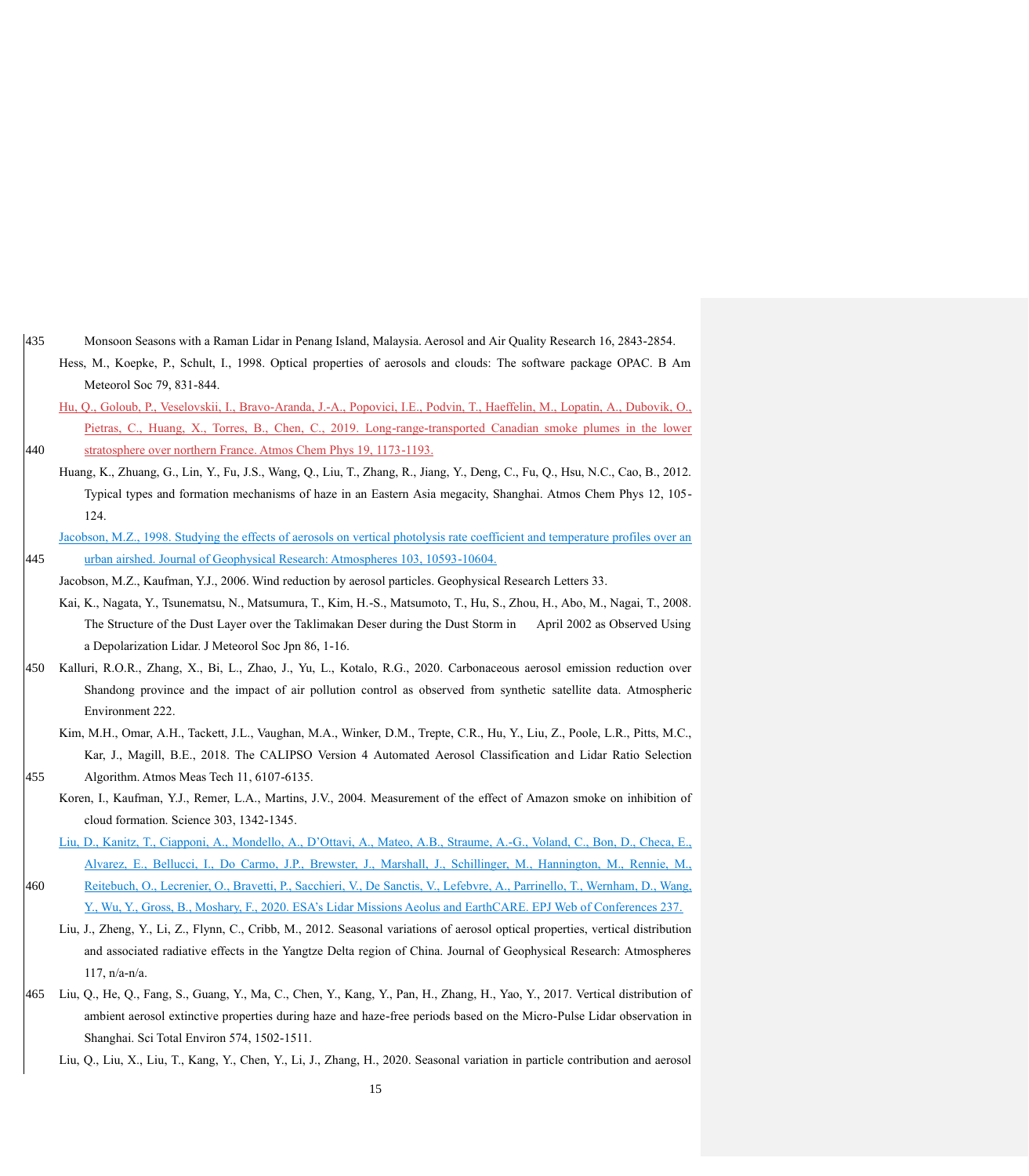|     | types in Shanghai based on satellite data from MODIS and CALIOP. Particuology 51, 18-25.                                       |
|-----|--------------------------------------------------------------------------------------------------------------------------------|
| 470 | Lv, L., Xiang, Y., Zhang, T., Chai, W., Liu, W., 2020. Comprehensive study of regional haze in the North China Plain with      |
|     | synergistic measurement from multiple mobile vehicle-based lidars and a lidar network. Sci Total Environ 721, 137773.          |
|     | Ma, X., Wang, C., Han, G., Ma, Y., Li, S., Gong, W., Chen, J., 2019. Regional Atmospheric Aerosol Pollution Detection          |
|     | Based on LiDAR Remote Sensing. Remote Sensing 11.                                                                              |
|     | Masonis, S.J., 2002. An intercomparison of aerosol light extinction and 180° backscatter as derived using in situ instruments  |
| 475 | and Raman lidar during the INDOEX field campaign. Journal of Geophysical Research 107.                                         |
|     | Mattis, I., amp, apos, Amico, G., Baars, H., Amodeo, A., Madonna, F., Iarlori, M., 2016. EARLINET Single Calculus Chain        |
|     | -technical Part 2: Calculation of optical products. Atmospheric Measurement Techniques 9, 3009-3029.                           |
|     | Mehta, M., Singh, N., Anshumali, 2018. Global trends of columnar and vertically distributed properties of aerosols with        |
|     | emphasis on dust, polluted dust and smoke - inferences from 10-year long CALIOP observations. Remote Sensing of                |
| 480 | Environment 208, 120-132.                                                                                                      |
|     | Mishchenko, M.I., Cairns, B., Hansen, J.E., Travis, L.D., Burg, R., Kaufman, Y.J., Vanderlei Martins, J., Shettle, E.P., 2004. |
|     | Monitoring of aerosol forcing of climate from space: analysis of measurement requirements. Journal of Quantitative             |
|     | Spectroscopy and Radiative Transfer 88, 149-161.                                                                               |
|     | Müller, D., 2003. Saharan dust over a central European EARLINET-AERONET site: Combined observations with Raman                 |
| 485 | lidar and Sun photometer. Journal of Geophysical Research 108.                                                                 |
|     | Müller, D., Ansmann, A., Mattis, I., Tesche, M., Wandinger, U., Althausen, D., Pisani, G., 2007. Aerosol-type-dependent        |
|     | lidar ratios observed with Raman lidar. Journal of Geophysical Research 112.                                                   |
|     | Murayama, T., Müller, D., Wada, K., Shimizu, A., Sekiguchi, M., Tsukamoto, T., 2004. Characterization of Asian dust and        |
|     | Siberian smoke with multi-wavelength Raman lidar over Tokyo, Japan in spring 2003. Geophysical Research Letters                |
| 490 | 31.                                                                                                                            |
|     | Murayama, T., Okamoto, H., Kaneyasu, N., Kamataki, H., Miura, K., 1999. Application of lidar depolarization measurement        |
|     | in the atmospheric boundary layer: Effects of dust and sea-salt particles. Journal of Geophysical Research: Atmospheres        |
|     | 104, 31781-31792.                                                                                                              |
|     | Newsom, R.K., Turner, D.D., Mielke, B., Clayton, M., Ferrare, R., Sivaraman, C., 2009. Simultaneous analog and photon          |
| 495 | counting detection for Raman lidar. Appl Opt 48, 3903-3914.                                                                    |
|     | Nicolae, D., Donovan, D., Zadelhoff, G.-J.v., Daou, D., Wandinger, U., Makoto, A., Vassilis, A., Balis, D., Behrendt, A.,      |
|     | Comeron, A., Gibert, F., Landulfo, E., McCormick, M.P., Senff, C., Veselovskii, I., Wandinger, U., 2018. Earthcare atlid       |
|     | extinction and backscatter retrieval algorithms. EPJ Web of Conferences 176.                                                   |
|     | Nie, W., Ding, A.J., Xie, Y.N., Xu, Z., Mao, H., Kerminen, V.M., Zheng, L.F., Qi, X.M., Huang, X., Yang, X.Q., Sun, J.N.,      |
| 500 | Herrmann, E., Petäjä, T., Kulmala, M., Fu, C.B., 2015. Influence of biomass burning plumes on HONO chemistry in                |
|     | eastern China. Atmos Chem Phys 15, 1147-1159.                                                                                  |

Noh, Y.M., Kim, Y.J., Choi, B.C., Murayama, T., 2007. Aerosol lidar ratio characteristics measured by a multi-wavelength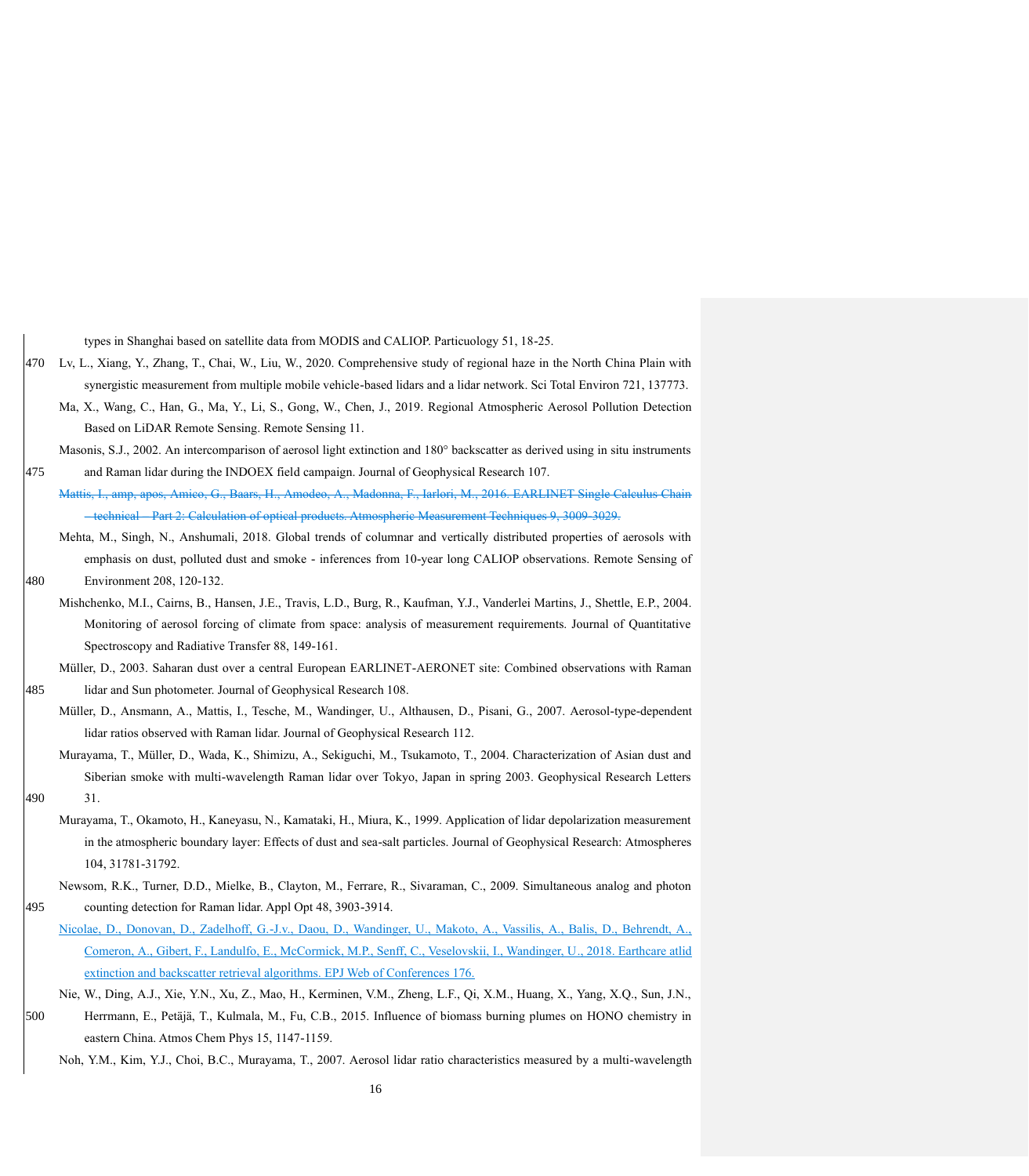Raman lidar system at Anmyeon Island, Korea. Atmospheric Research 86, 76-87.

Noh, Y.M., Kim, Y.J., Müller, D., 2008. Seasonal characteristics of lidar ratios measured with a Raman lidar at Gwangju, 505 Korea in spring and autumn. Atmospheric Environment 42, 2208-2224.

Novitsky, E.J., Philbrick, C.R., 2005. Multistatic lidar profiling of urban atmospheric aerosols. J Geophys Res-Atmos 110.

- Omar, A.H., Winker, D.M., Vaughan, M.A., Hu, Y., Trepte, C.R., Ferrare, R.A., Lee, K.-P., Hostetler, C.A., Kittaka, C., Rogers, R.R., Kuehn, R.E., Liu, Z., 2009. The CALIPSO Automated Aerosol Classification and Lidar Ratio Selection Algorithm. J Atmos Ocean Tech 26, 1994-2014.
- 510 Painemal, D., Clayton, M., Ferrare, R., Burton, S., Josset, D., Vaughan, M., 2019. Novel aerosol extinction coefficients and lidar ratios over the ocean from CALIPSO–CloudSat: evaluation and global statistics. Atmospheric Measurement Techniques 12, 2201-2217.

Pan, L., Xu, J., Tie, X., Mao, X., Gao, W., Chang, L., 2019. Long-term measurements of planetary boundary layer height and interactions with PM2.5 in Shanghai, China. Atmospheric Pollution Research 10, 989-996.

515 Pappalardo, G., Amodeo, A., Pandolfi, M., Wandinger, U., Ansmann, A., Bosenberg, J., Matthias, V., Amiridis, V., De Tomasi, F., Frioud, M., Larlori, M., Komguem, L., Papayannis, A., Rocadenbosch, F., Wang, X., 2004. Aerosol lidar intercomparison in the framework of the EARLINET project. 3. Raman lidar algorithm for aerosol extinction, backscatter, and lidar ratio. Appl Opt 43, 5370-5385.

Pietruczuk, A., Podgorski, J., 2009. The lidar ratio derived from sun-photometer measurements at Belsk Geophysical 520 Observatory. Acta Geophysica 57, 476-493.

Ramanathan, V., Chung, C., Kim, D., Bettge, T., Buja, L., Kiehl, J.T., Washington, W.M., Fu, Q., Sikka, D.R., Wild, M., 2005. Atmospheric brown clouds: impacts on South Asian climate and hydrological cycle. Proc Natl Acad Sci U S A 102, 5326-5333.

Randel, W.J., Park, M., Emmons, L., Kinnison, D., Bernath, P., Walker, K.A., Boone, C., Pumphrey, H., 2010. Asian

525 monsoon transport of pollution to the stratosphere. Science 328, 611-613.

Reagan, J.A., Apte, M.V., Ben-David, A., Herman, B.M., 1988. Assessment of Aerosol Extinction to Backscatter Ratio Measurements Made at 694.3 Nm in Tucson, Arizona. Aerosol Science and Technology 8, 215-226.

- Reid, J.S., Hobbs, P.V., Ferek, R.J., Blake, D.R., Martins, J.V., Dunlap, M.R., Liousse, C., 1998. Physical, chemical, and optical properties of regional hazes dominated by smoke in Brazil. Journal of Geophysical Research: Atmospheres 103, 530 32059-32080.
	- Salemink, H.W.M., Schotanus, P., Bergwerff, J.B., 1984. Quantitative Lidar at 532 nm for Vertical Extinction Profiles and the Effect of Relative Humidity Applied Physics B.
	- Shaik, D.S., Kant, Y., Mitra, D., Singh, A., Chandola, H.C., Sateesh, M., Babu, S.S., Chauhan, P., 2019. Impact of biomass burning on regional aerosol optical properties: A case study over northern India. J Environ Manage 244, 328-343.
- 535 Sicard, M., Rocadenbosch, F., Reba, M.N.M., Comerón, A., Tomás, S., García-Vízcaino, D., Batet, O., Barrios, R., Kumar, D., Baldasano, J.M., 2011. Seasonal variability of aerosol optical properties observed by means of a Raman lidar at an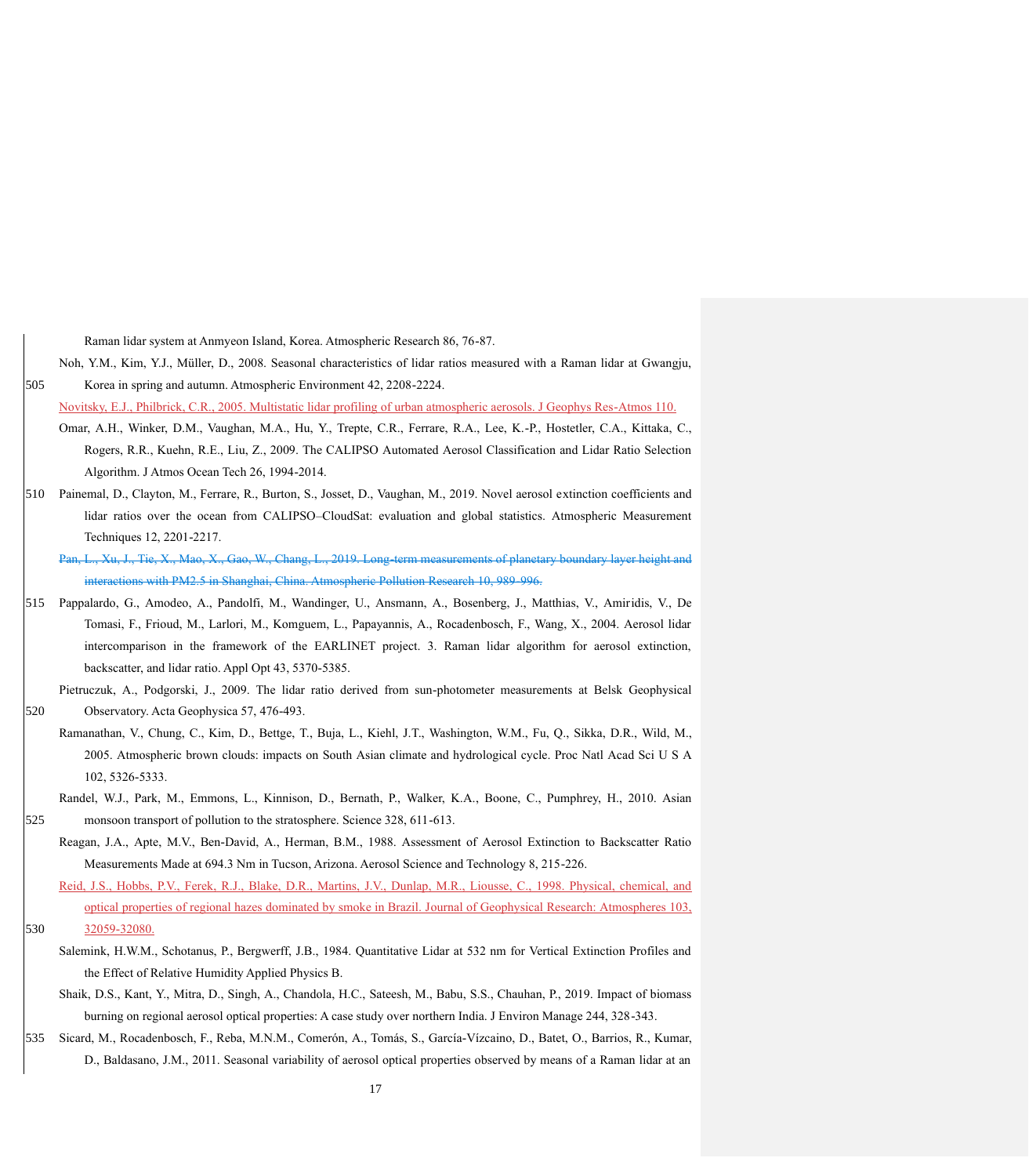EARLINET site over Northeastern Spain. Atmos Chem Phys 11, 175-190.

- Singh, U.N., Pappalardo, G., Mizutani, K., Amodeo, A., Mona, L., Pandolfi, M., 2005. Systematic measurements of the aerosol extinction-to-backscatter ratio, Lidar Remote Sensing for Industry and Environmental Monitoring V.
- 540 Takamura, T., Sasano, Y., Hayasaka, T., 1994. Tropospheric aerosol optical properties derived from lidar, sun photometer, and optical particle counter measurements. Appl Opt 33, 7132-7140.
	- Tesche, M., Ansmann, A., Muller, D., Althausen, D., Engelmann, R., Hu, M., Zhang, Y., 2007. Particle backscatter, extinction, and lidar ratio profiling with Raman lidar in south and north China. Appl Opt 46, 6302-6308.
- Twomey, 1977. The Influence of Pollution on the Shortwave Albedo of Clouds. Journal of the Atmospheric Sciences 34, 545 1149-1152.
	- Vadrevu, K.P., Ellicott, E., Badarinath, K.V., Vermote, E., 2011. MODIS derived fire characteristics and aerosol optical depth variations during the agricultural residue burning season, north India. Environ Pollut 159, 1560-1569. kkii, I., Goloub, P., Podvin, T., Bovchaliuk, V., Derimian, Y., Augustin,
- Whiteman, D.N., Diallo, A., Ndiaye, T., Kolgotin, A., Dubovik, O., 2016. Retrieval of optical and physical properties 550 African dust from multiwavelength Raman lidar measurements during the SHADOW campaign in Senegal. Atmos Chem Phys 16, 7013-7028.
- Wandinger, U., Freudenthaler, V., Baars, H., Amodeo, A., Engelmann, R., Mattis, I., Groß, S., Pappalardo, G., Giunta, A., amp, apos, Amico, G., Chaikovsky, A., Osipenko, F., Slesar, A., Nicolae, D., Belegante, L., Talianu, C., Serikov, I., Linné, H., Jansen, F., Apituley, A., Wilson, K.M., de Graaf, M., Trickl, T., Giehl, H., Adam, M., Comerón, A., Muñoz-
- 555 Porcar, C., Rocadenbosch, F., Sicard, M., Tomás, S., Lange, D., Kumar, D., Pujadas, M., Molero, F., Fernández, A.J., Alados-Arboledas, L., Bravo-Aranda, J.A., Navas-Guzmán, F., Guerrero-Rascado, J.L., Granados-Muñoz, M.J., Preißler, J., Wagner, F., Gausa, M., Grigorov, I., Stoyanov, D., Iarlori, M., Rizi, V., Spinelli, N., Boselli, A., Wang, X., Lo Feudo, T., Perrone, M.R., De Tomasi, F., Burlizzi, P., 2016. EARLINET instrument intercomparison campaigns: overview on strategy and results. Atmospheric Measurement Techniques 9, 1001-1023.
- 560 Wang, H., He, Q., Chen, Y., Kang, Y., 2014. Characterization of black carbon concentrations of haze with different intensities in Shanghai by a three-year field measurement. Atmospheric Environment 99, 536-545.
	- Wang, L., Lyu, B., Bai, Y., 2020. Aerosol vertical profile variations with seasons, air mass movements and local PM2.5 levels in three large China cities. Atmospheric Environment 224.
- Wang, P., Che, H., Zhang, X., Song, Q., Wang, Y., Zhang, Z., Dai, X., Yu, D., 2010. Aerosol optical properties of regional 565 background atmosphere in Northeast China. Atmospheric Environment 44, 4404-4412.
- Wang, T., Han, Y., Huang, J., Sun, M., Jian, B., Huang, Z., Yan, H., 2020. Climatology of dust-forced radiative heating over the Tibetan Plateau and its surroundings, J Geophys Res-Atmos 125.
	- Wang, W., Gong, W., Mao, F., Pan, Z., Liu, B., 2016. Measurement and Study of Lidar Ratio by Using a Raman Lidar in Central China. Int J Environ Res Public Health 13.
- 570 Wei, C., Wang, M.H., Fu, Q.Y., Dai, C., Huang, R., Bao, Q., 2020. Temporal Characteristics and Potential Sources of Black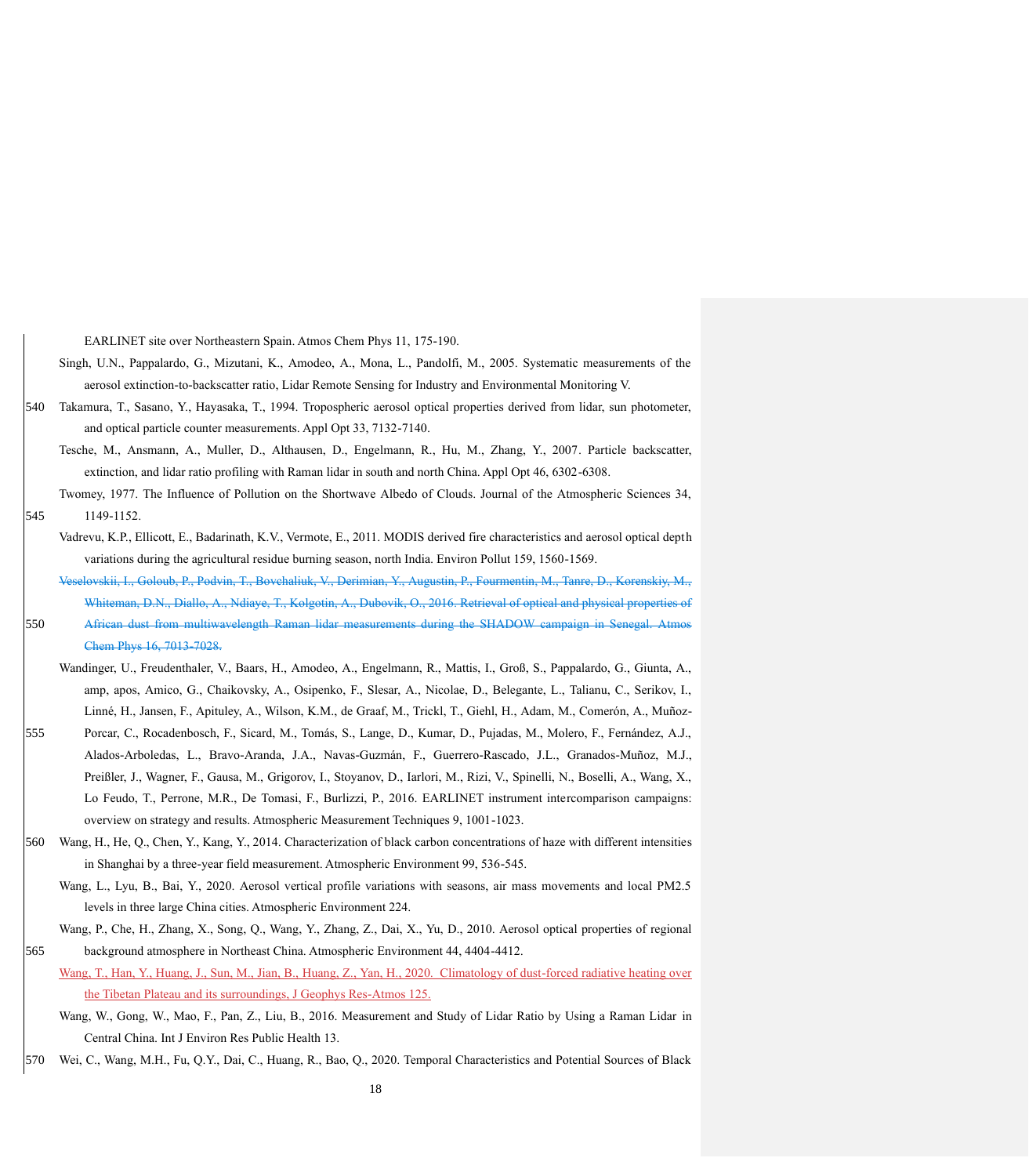Carbon in Megacity Shanghai, China. Journal of Geophysical Research: Atmospheres 125.

Welton, E.J., Campbell, J.R., Spinhirne, J.D., Scott, V.S., 2001. Global monitoring of clouds and aerosols using a network of micro-pulse lidar systems. Proc Spie 4153, 151-158.

Wu, J., Kong, S., Wu, F., Cheng, Y., Zheng, S., Qin, S., Liu, X., Yan, Q., Zheng, H., Zheng, M., Yan, Y., Liu, D., Ding, S.,

- 575 Zhao, D., Shen, G., Zhao, T., Qi, S., 2020. The moving of high emission for biomass burning in China: View from multi-year emission estimation and human-driven forces. Environ Int 142, 105812.
	- Xu, J., Wang, Q., Deng, C., McNeill, V.F., Fankhauser, A., Wang, F., Zheng, X., Shen, J., Huang, K., Zhuang, G., 2018. Insights into the characteristics and sources of primary and secondary organic carbon: High time resolution observation in urban Shanghai. Environ Pollut 233, 1177-1187.
- 580 Young, S.A., Cutten, D.R., Lynch, M.J., Davies, J.E., 1993. Lidar-Derived Variations in the Backscatter-to-Extinction Ratio in Southern-Hemisphere Coastal Maritime Aerosols. Atmos Environ a-Gen 27, 1541-1551.
	- Zarzycki, C.M., Bond, T.C., 2010. How much can the vertical distribution of black carbon affect its global direct radiative forcing? Geophysical Research Letters 37, n/a-n/a.

Zhang, L., Qiao, L., Lan, J., Yan, Y., Wang, L., 2020. Three-years monitoring of PM2.5 and scattering coefficients in

585 Shanghai, China. Chemosphere 253, 126613.

- Zhao, H., Mao, J.D., Zhou, C.Y., Gong, X., 2018. A method of determining multi-wavelength lidar ratios combining aerodynamic particle sizer spectrometer and sun-photometer. Journal of Quantitative Spectroscopy & Radiative Transfer 217, 224-228.
- Zhao, L., Wang, W., Hao, T., Qu, W., Sheng, L., Luo, C., An, X., Zhou, Y., 2020. The autumn haze-fog episode enhanced by 590 the transport of dust aerosols in the Tianjin area. Atmospheric Environment 237.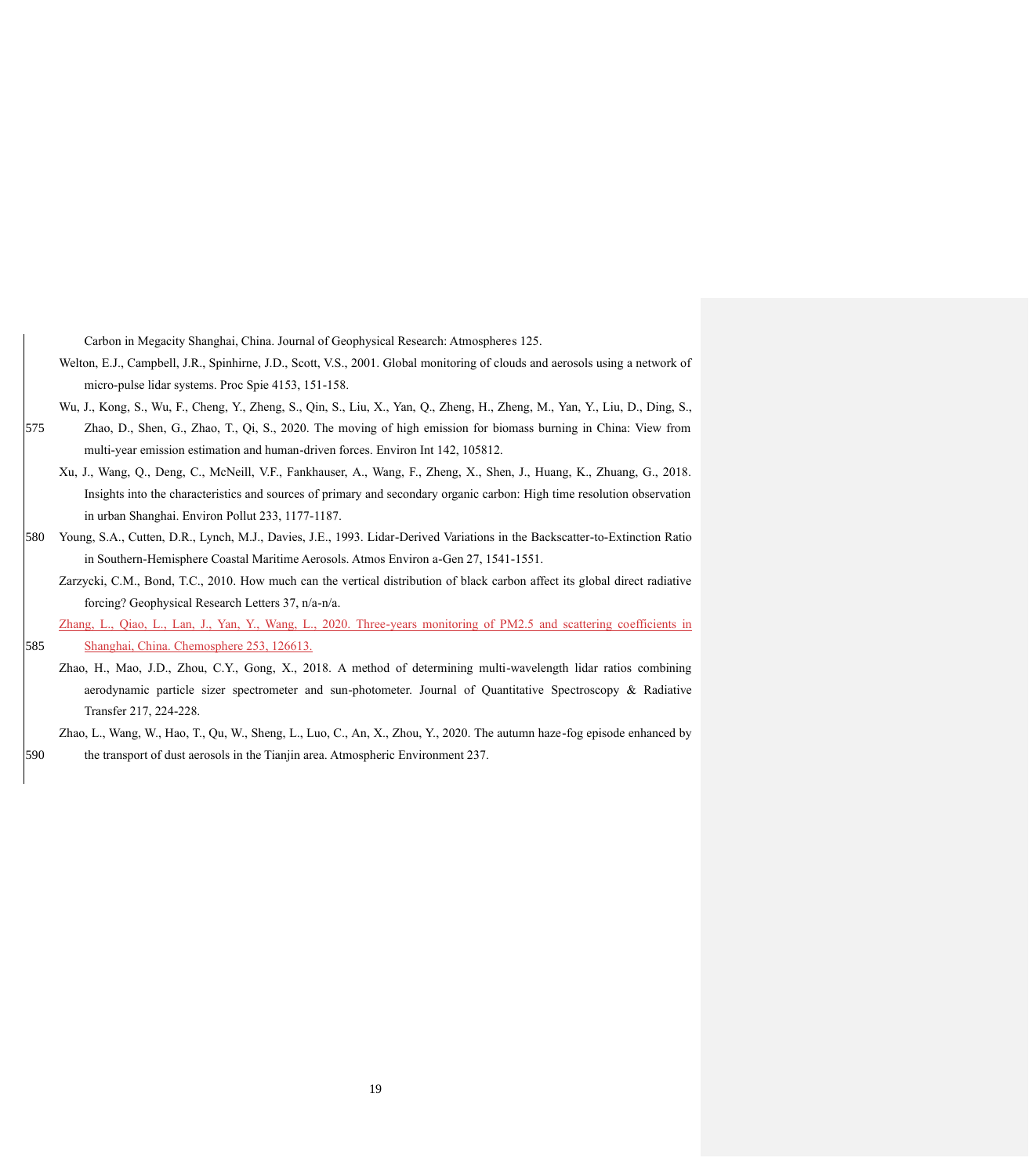

**Figure 1: Effective observation hours per month from 2017 to 2019.**





600 **Figure 2: General variation of LR. (a) Average profile of LR. The red line is the mean profile, the blue line is the median profile, and the red shadow is the error bar, indicating the standard deviation; (b) Average LR in different altitude range. The red line is a line of average values at different heights. The number between two points are the slopes between the two points.**

域代码已更改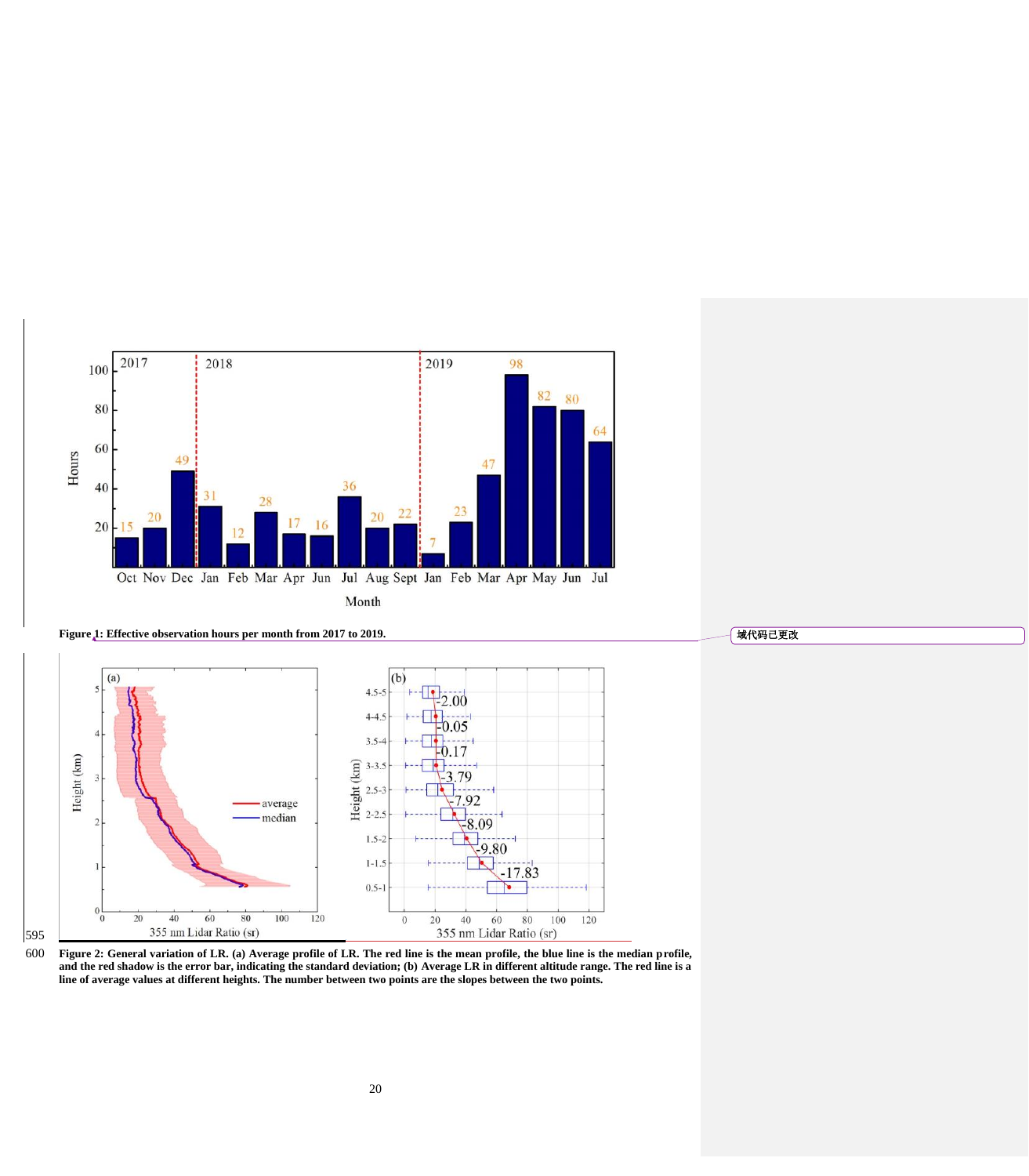



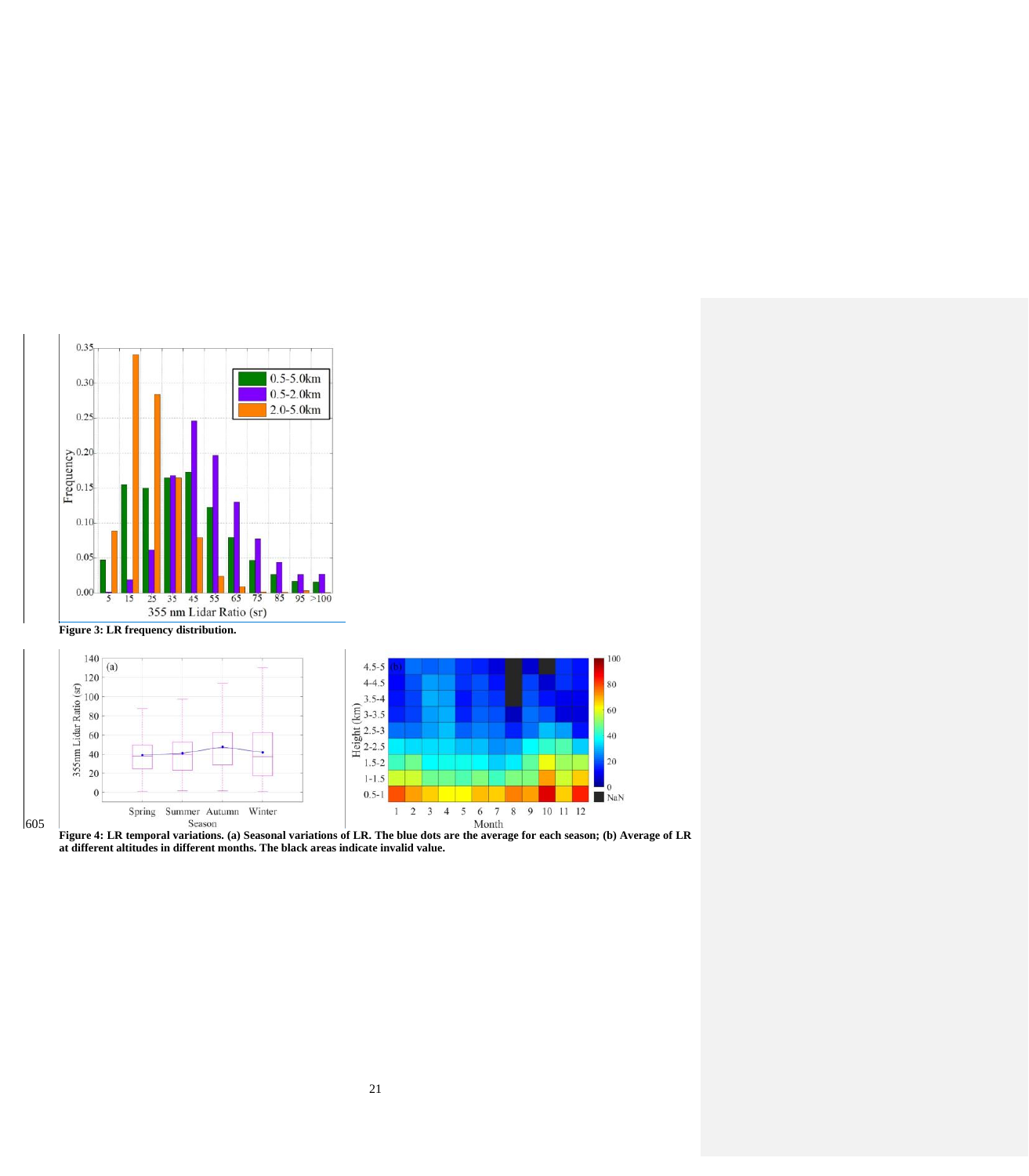

**Figure 5: The average LR of effective observation hours. The white areas indicate invalid values.**



**Figure 6: Effect of**  $\beta$  **on LR. (a) LR was divided into 11 intervals and the mean value of**  $\beta$  **in each interval was calculated. The dot** and error bar represent the mean and standard deviation of  $\delta$  in each interval. The red dotted line is the fitting line of LR and  $\delta$ ; (b) The red line is the mean profile of  $\delta$ , the blue line is the median profile of  $\delta$ , and the red shadow is the error bar, meaning **the standard deviation.**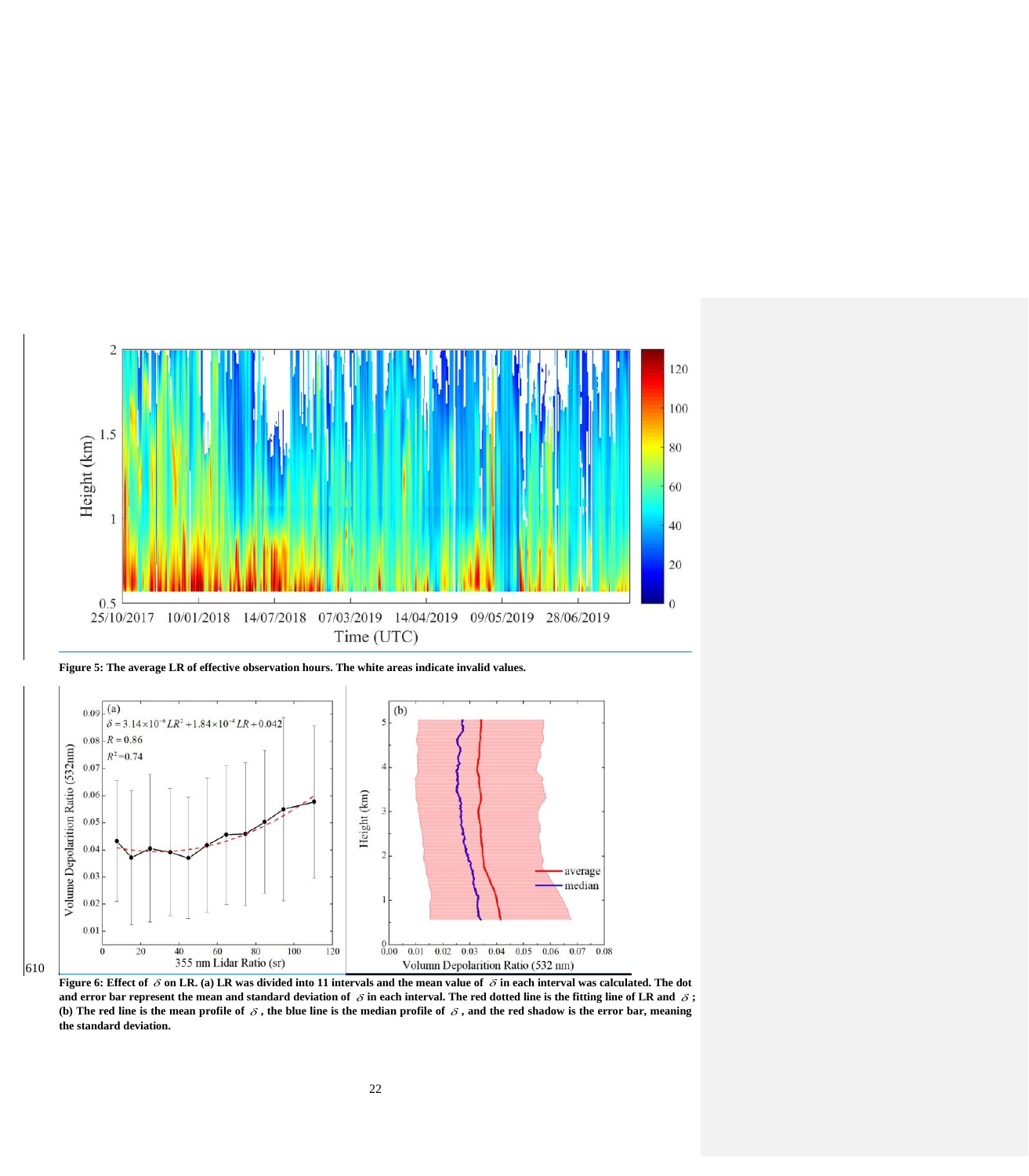

Figure 7: (a) 72-h back trajectory cluster analysis; (b) Mean values of LR and  $\,\mathcal{S}\,$  corresponding to different air masses; (c) The average of LR and  $\,\delta\,$  at different heights corresponding to different air masses, the solid line is LR, the dotted line is  $\,\delta\,$  .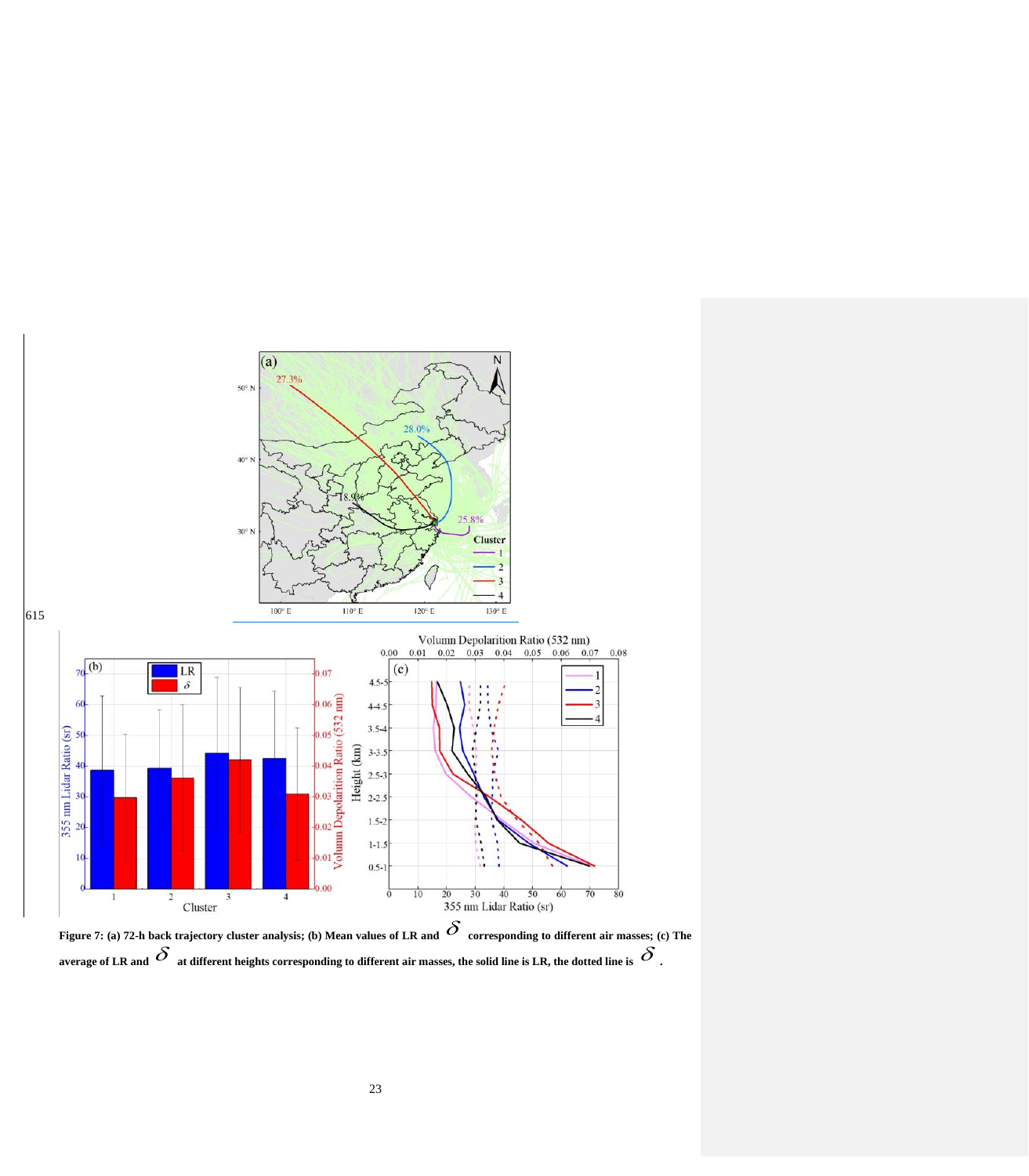

**Figure 8: LR profiles in different AOD intervals.**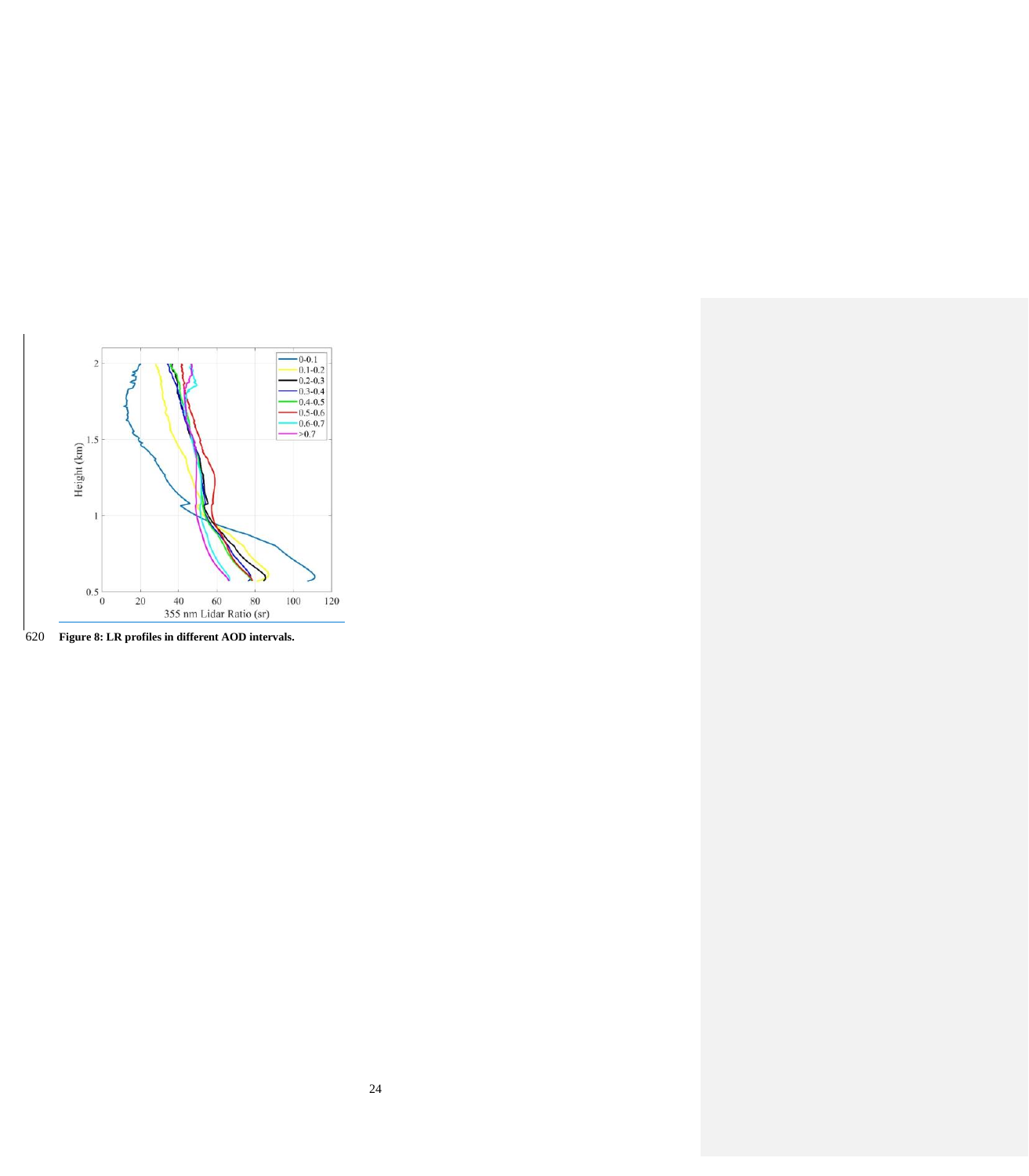

**Figure 9: Spatial distribution of AOD, AAOD, CAOD and CO column concentrations in 5 cases. From left to right, different cases are represented, and from top to bottom, different tracers are represented. The blue star is the location of the Raman lidar.**